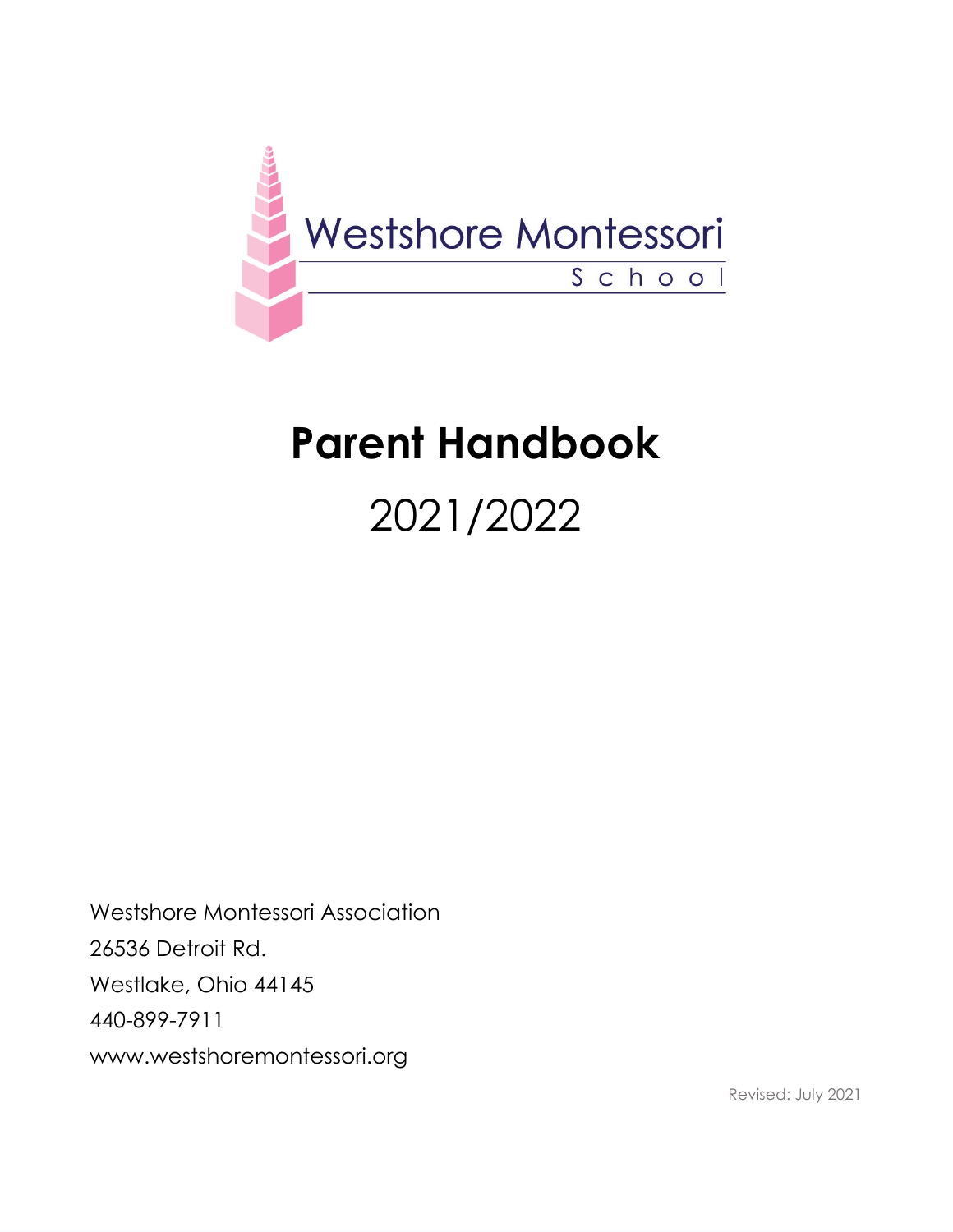# **Welcome**

*"The most important period of life is not the age of university studies, but the first one – the period from birth to the age of 6."*

*Maria Montessori*

With that thought in mind, two extraordinary women – Ro Eugene and Ellen Daiber, founded Westshore Montessori School (WMS) in 1966. For 54 years the school has consistently provided a high-quality early childhood education for children ranging in age from 18 months to kindergarten. The teaching philosophy and methods of Dr. Maria Montessori and the American Montessori Society are at the heart of all the school's programs.

The hallmark of the school is undoubtedly the dedication, experience, and compassion of the staff. Many of our Lead Teachers have taught here for over 20 years. Over the years, twenty-one of the staff's own children have been educated at WMS.

In 1994, the school moved to its current location in Westlake. With the move to the new facility, Before & After Care was added to the curriculum to provide quality child-care for WMS students both before and after school. The Summer Program was introduced in 2018, and the Elementary classrooms were expanded in 2021. As expected, the Montessori Method is at the heart of these programs.

WMS is a not-for-profit educational organization governed by an elected Board of Trustees. More information on the makeup of the Board and the Association is given in the next section of this document.

### **Philosophy and Goals**

The primary goal of WMS is to provide learning and life experiences that will foster

- independence,
- self-direction,
- self-discipline,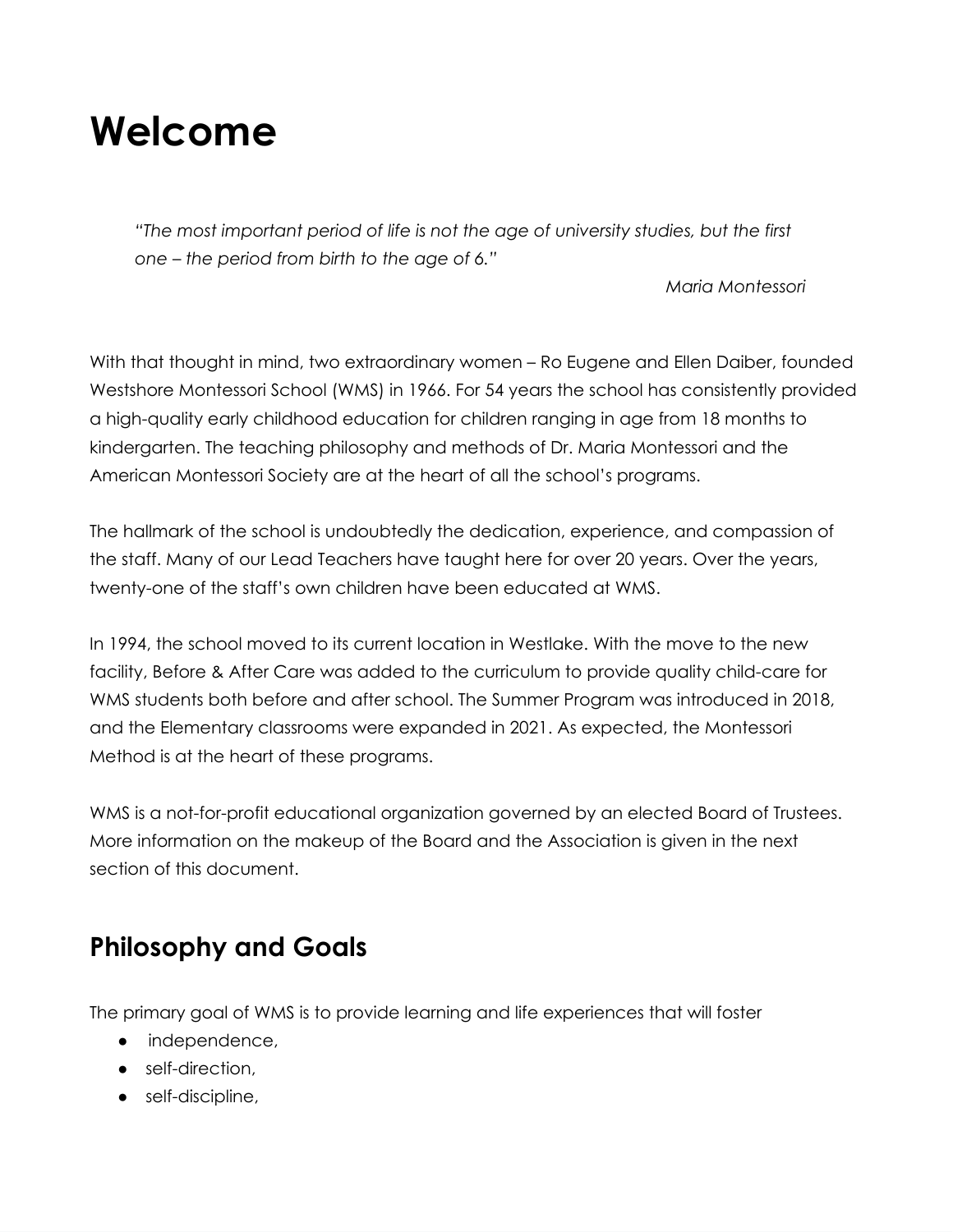- problem-solving skills,
- a sense of responsibility, and
- a love of learning.

The learning and life experiences gained at WMS are not intended to prepare the student for a specific future educational experience, but rather to prepare him or her for all future life experiences. By providing a fundamental core of training based on the principles of Dr. Maria Montessori, WMS strives to transform each student into a life-long learner.

The Montessori-certified Lead Teachers at WMS nurture the whole child in order to instill a joy of learning as the child's education progresses at his or her individual natural development.

Through observation and personal attention, the Lead Teacher follows the development of each child to provide appropriate stimulation for mental, physical, and academic growth.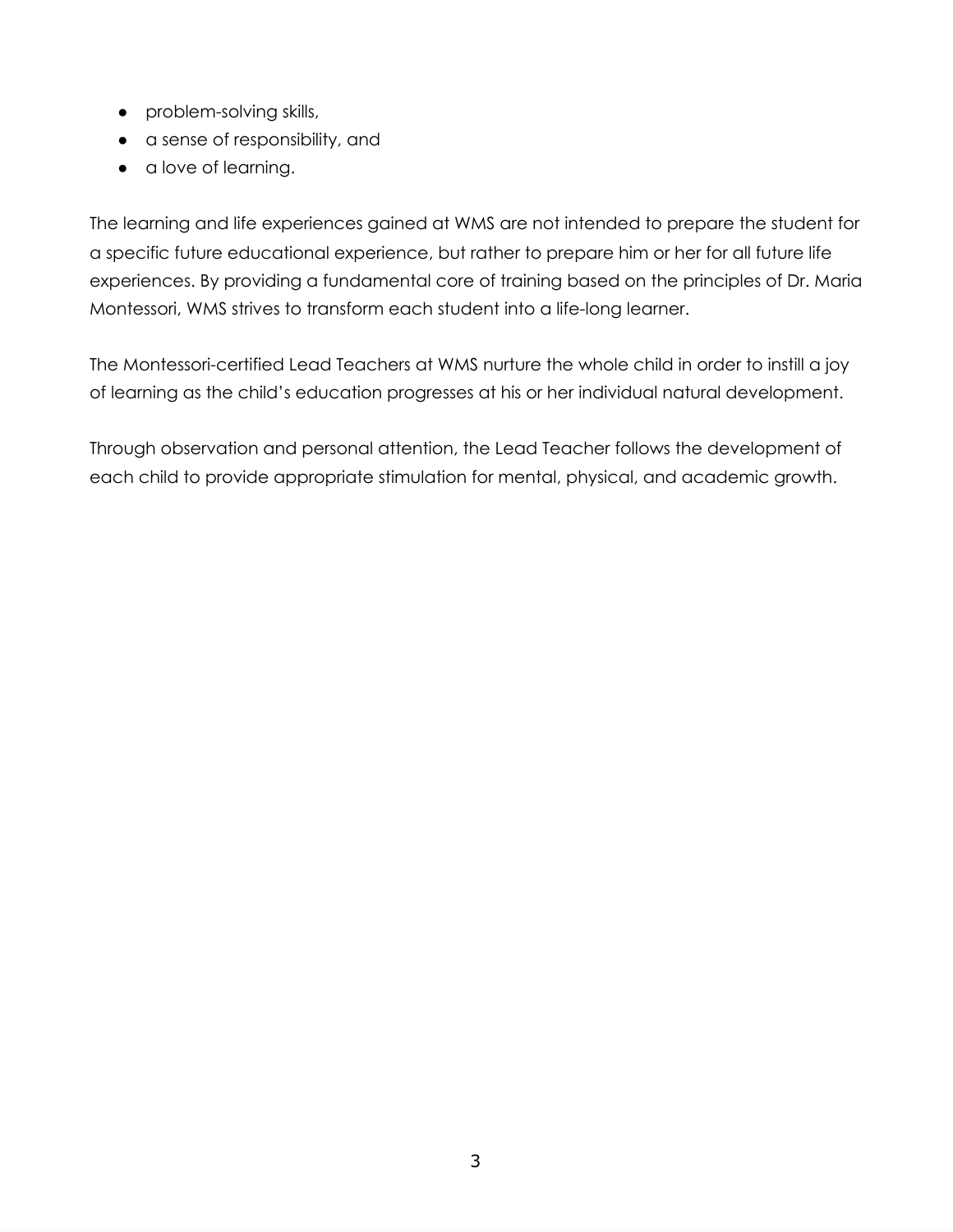# **Contact Information**

Any parent with a question, concern, or suggestion should contact either the Executive Director or their representative on the Board of Trustees.

|                                               | 26536 Detroit Rd.<br>Westlake, OH 44145                               |
|-----------------------------------------------|-----------------------------------------------------------------------|
|                                               | 440-899-7911                                                          |
|                                               | 440-899-8176                                                          |
|                                               | info@westshoremontessori.org                                          |
|                                               | www.westshoreMontessori.org<br>dianabetts@westshoremontessori.<br>org |
|                                               | www.AmsHQ.org                                                         |
| Ohio Dept. of Job and Family Services (OJDFS) | www.jfs.ohio.gov/cdc                                                  |

# **Faculty and Staff**

|                          | <b>Executive Director</b>                  |
|--------------------------|--------------------------------------------|
|                          | Program Coordinator                        |
|                          | Toddler Program - Lead Teacher / Assistant |
|                          | Primary Program - Lead Teacher / Assistant |
|                          | Primary Program - Lead Teacher / Assistant |
|                          | Primary Program - Lead Teacher / Assistant |
|                          | After Care Program Teachers                |
| Mary Sutphin/Evan Girard | <b>Elementary Directress/Assistant</b>     |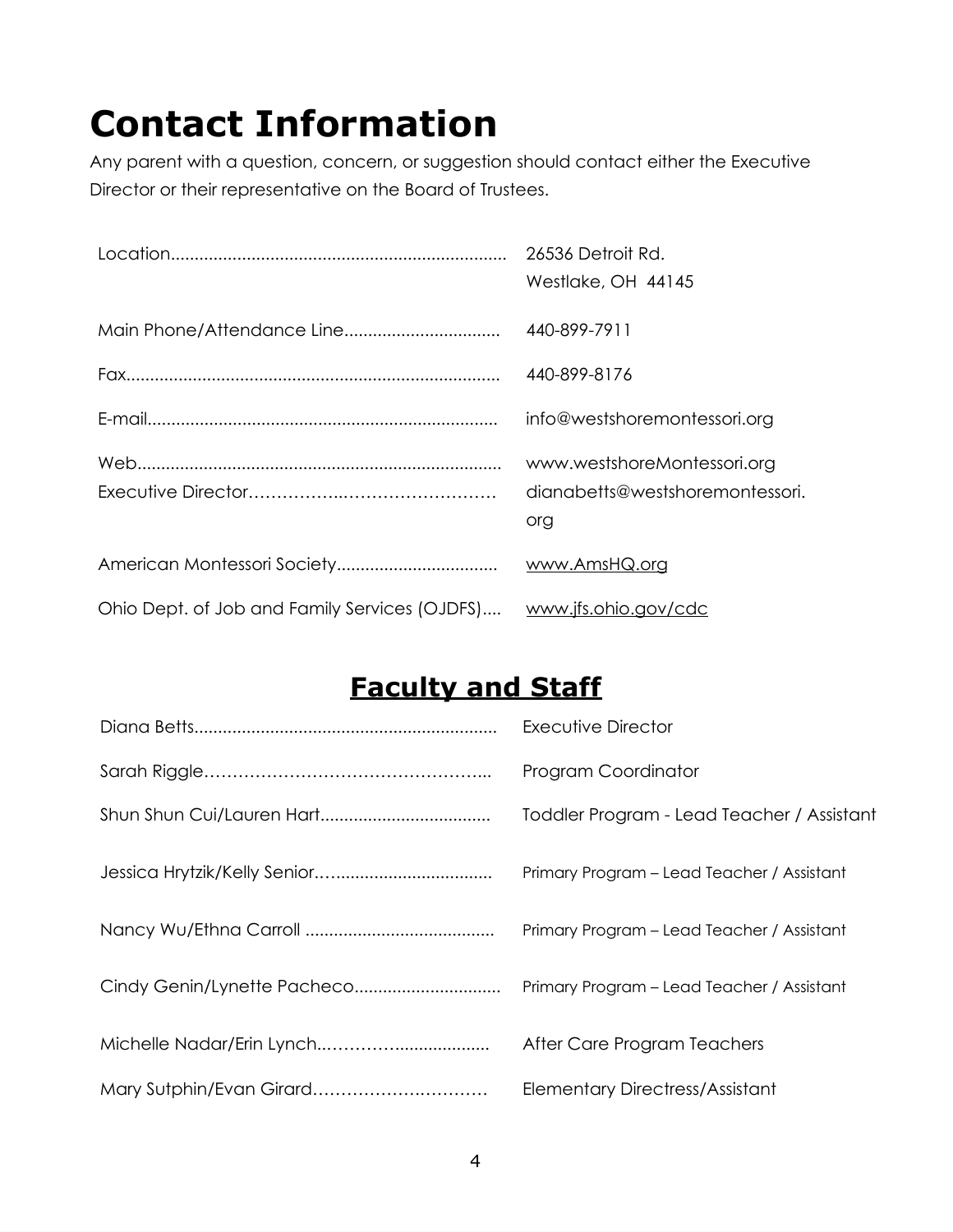### *Board of Trustees*

Christian Giardini, President Jennifer Kegyes, Vice President John Brickel, Treasurer Carolyn McNeeley, Secretary Matthew Tuskan Gregory Johnson Taylor Pedone Diana Betts, Executive Director Trustee

### **About this Handbook**

This handbook contains important information regarding the educational programs offered at Westshore Montessori. It also describes the various procedures in place to ensure the health, comfort, and safety of each child.

It is especially important that you read this handbook thoroughly before the school year begins and keep it at hand throughout your child's enrollment in the school. It is an invaluable resource.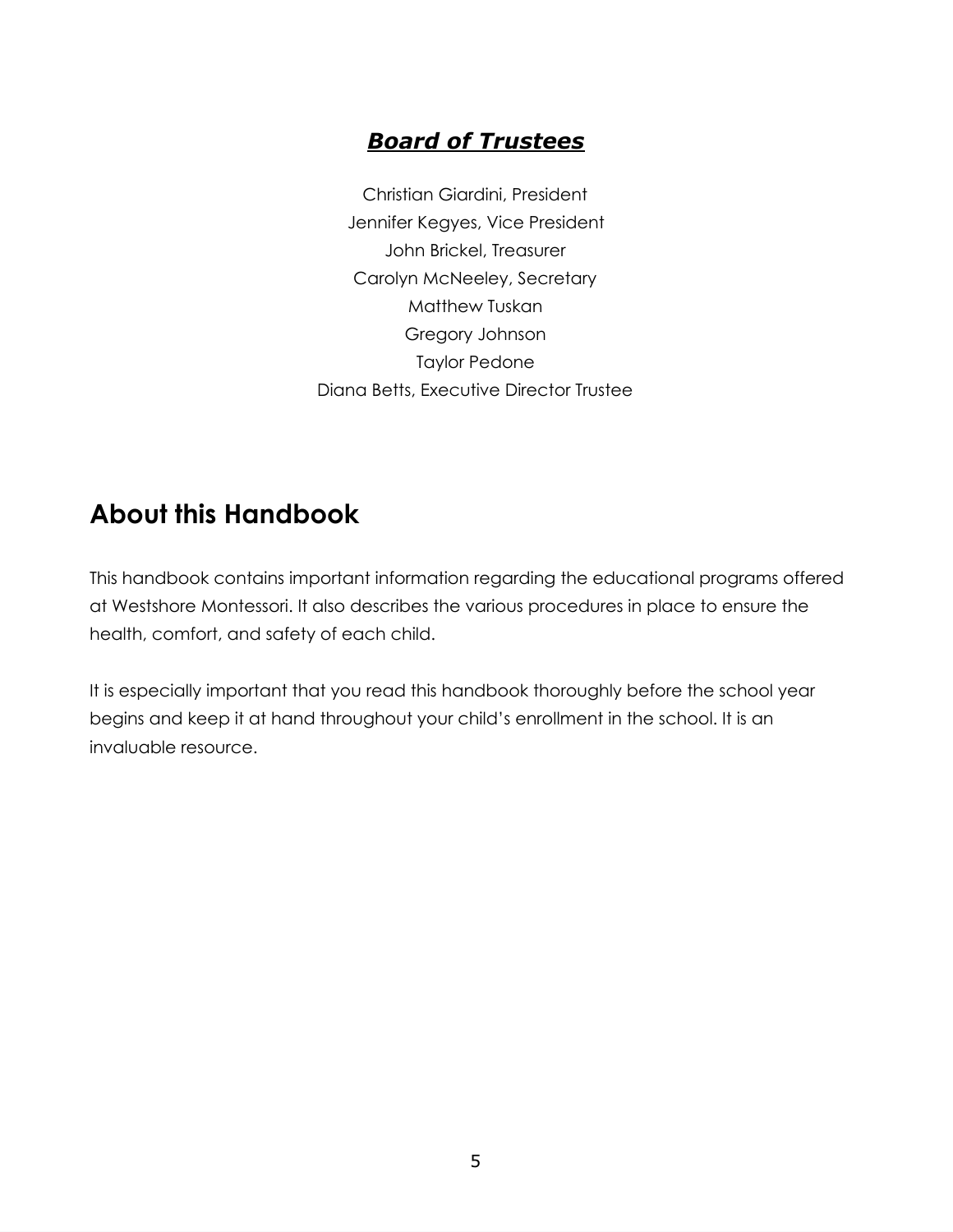# **Hours of Operation**

| Office Hours                      | $8:30$ am $-3:00$ pm, school days    |
|-----------------------------------|--------------------------------------|
| Parent/Toddler Program            | As scheduled                         |
| <b>Toddler Program</b>            | $9:00 \text{ cm} - 11:30 \text{ cm}$ |
| Primary Program                   | $9:00$ am $-12:00$ pm                |
| Kindergarten, Elementary Programs | $9:00$ am $-2:30$ pm                 |
| Extended Care Program - Morning   | $7:00 \text{ cm} - 9:00 \text{ cm}$  |
|                                   |                                      |
| Extended Care Program - Afternoon | $12:00 \text{ pm} - 6:00 \text{ pm}$ |

## **Unplanned School Closings**

Unplanned school closings may occur for any of a number of reasons – bad weather, staff illness, facility problems, or epidemic. The Executive Director will notify parents through text message and *i*Alert about school closings as soon as possible. There is a link on the school website (www.westshoremontessori.org) to media websites with school closings.

As a general rule, if Westlake City Schools are closed due to bad weather, WMS is also closed.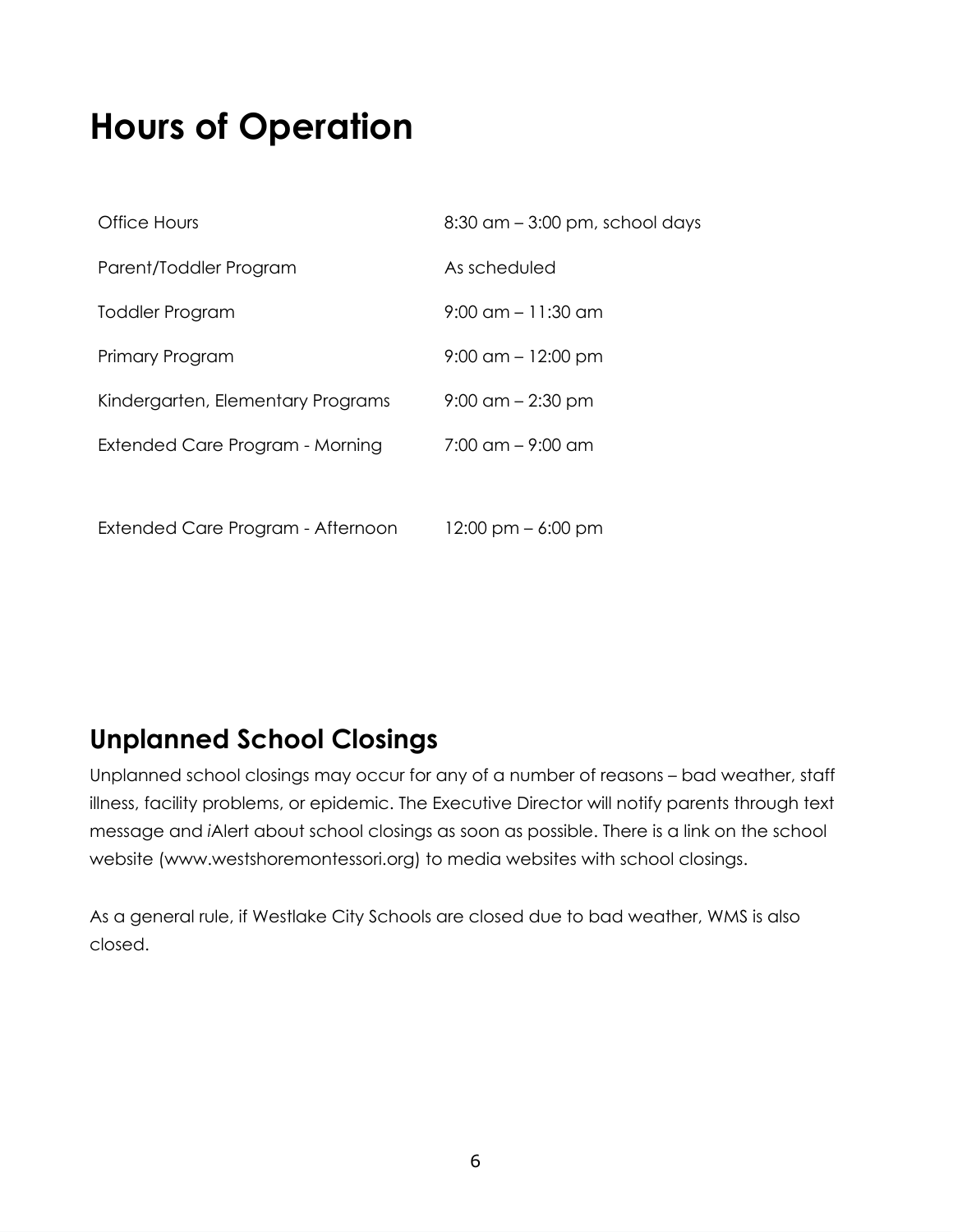# **Programs**

WMS offers several programs to meet the needs of children from 18 months to 9 years of age. Each program meets Montessori guidelines as outlined by the American Montessori Society and Ohio Department of Education.

Each program will not exceed the following state mandated adult-to-child ratios.

| Program                             | <b>Ages Served</b>                | <b>Adult:Child Ratio</b><br>(State maximum) | <b>Class Size</b><br>(School Maximum) |
|-------------------------------------|-----------------------------------|---------------------------------------------|---------------------------------------|
| Parent-Toddler                      | $16 - 24$ months                  | 1 to 7                                      | 5                                     |
| Toddler                             | $18 - 35$ months                  | 1 to 7                                      | 14                                    |
| Primary                             | $2.5 - 6$ years                   | 1 to 12                                     | 24                                    |
| Kindergarten                        | $5 - 6$ years                     | 1 to 18                                     | 12                                    |
| Grades 1-3                          | $6 - 9$ years                     | 1 to 18                                     | 24                                    |
| <b>Before Care</b><br>and AfterCare | $18 \text{ mo.} - 9 \text{ yrs.}$ | 1 to 12                                     | 24                                    |

### **Parent-Toddler Program**

This program serves as a child's and parents' first group experience in a Montessori classroom. It is recommended for all parents and their toddlers as an introduction and orientation to the Montessori method in general and at WMS specifically.

A parent or adult caregiver must always remain in the classroom. Parents are to observe or passively participate if necessary.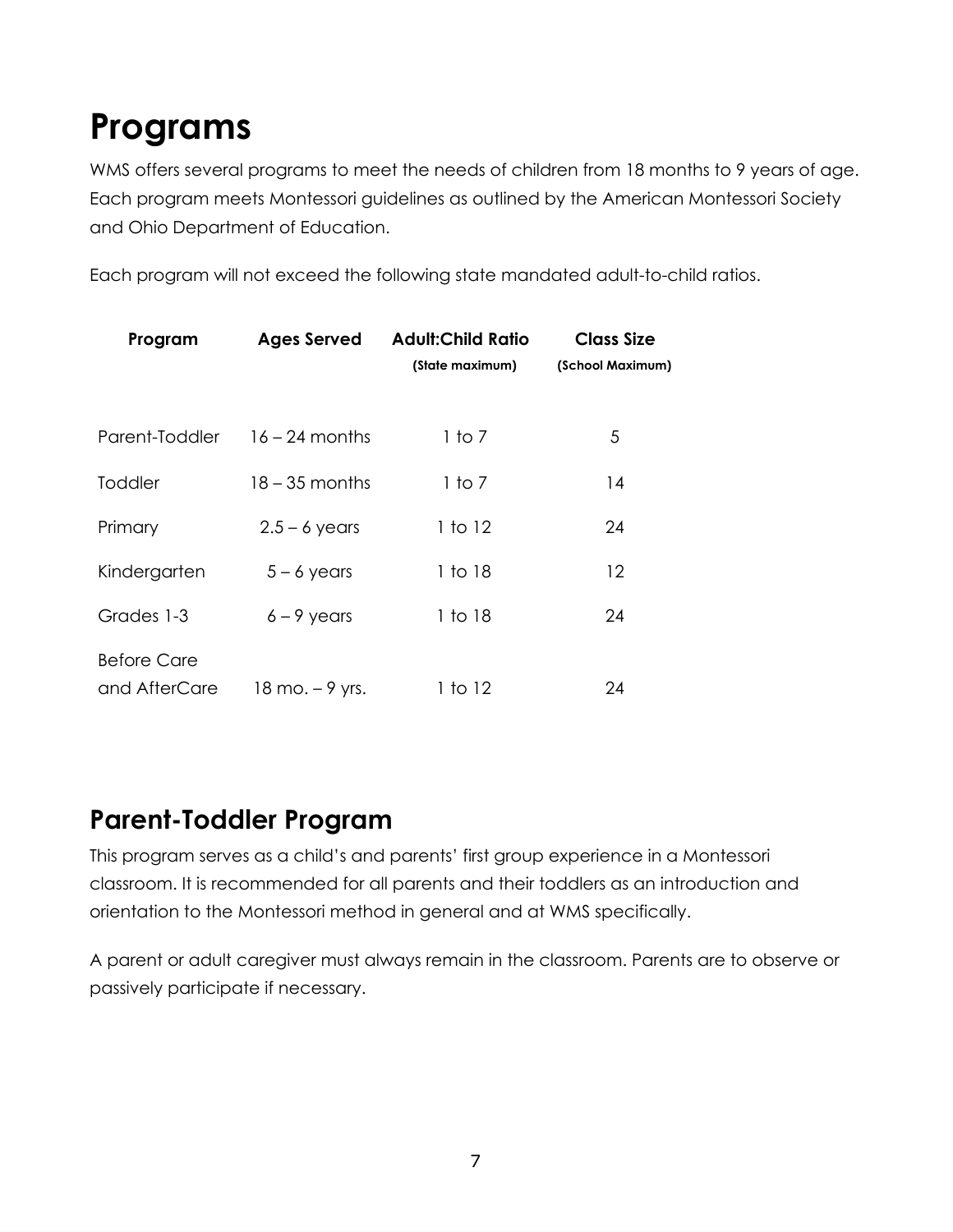### **Toddler Program**

Three sessions of the Toddler program are available.

| MWF morning  | $9:00$ am $-11:30$ am |
|--------------|-----------------------|
| T/Th morning | $9:00$ am $-11:30$ am |
| M-F          | $9:00$ am $-11:30$ am |

The child need not be toilet trained to enter the toddler program.

A ratio of one adult per seven toddler students is maintained at all times.

## **Primary Program**

Each of the Primary classrooms at WMS operates under the direction of a Lead Teacher and their Assistant with a maximum of 24 students per class. The ratio of one adult per twelve (12) primary students is maintained at all times. Primary classes meet M – F from 9:00 am to 12:00 noon from the end of August to the end of May.

To ensure the integrity of the Montessori classroom model, every attempt is made to ensure that each class is composed of a balanced number of students from each developmental stage (first, second, third year) and gender. In addition, a child enters a specific primary classroom as a first or second year student (ages 3, 4 or 5) and is expected to remain in that specific classroom until completion of the third primary year.

Entering a classroom as a third-year student at age 5 or 6 is at the discretion of the Executive Director and the individual Lead Teacher.

Children must be toilet trained to enter the Primary program.

#### **Kindergarten Students**

Kindergarten students are members of the Primary classrooms. They attend Monday through Friday 9:00 am to 2:30 pm. They must bring a lunch packed with an ice pack every day. This program requires fees beyond the standard primary tuition. Please refer to the tuition schedule.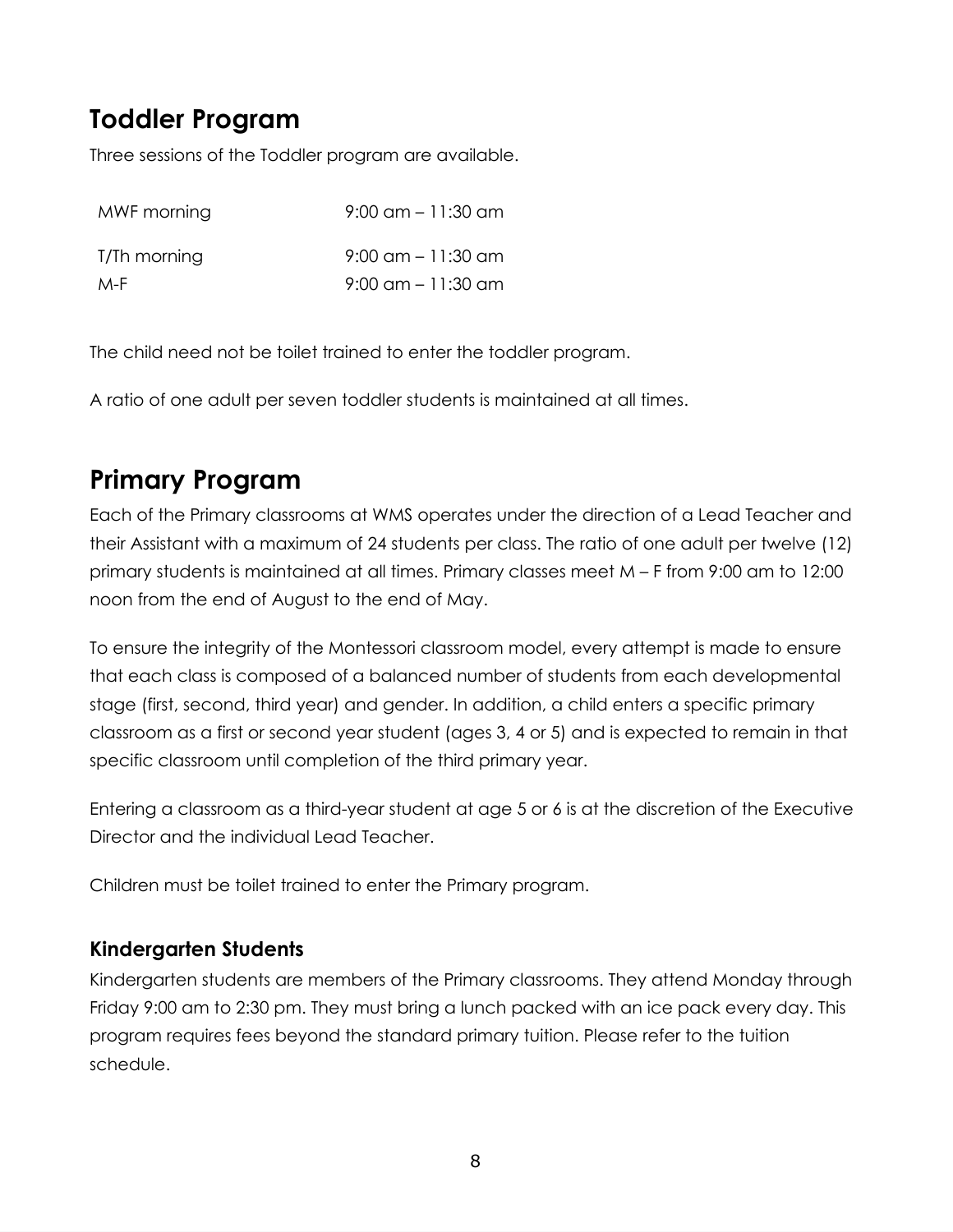#### **Elementary Students**

Elementary students attend Monday through Friday 9:00 am to 2:30 pm in an Elementary-specific classroom. They must bring a lunch packed with an ice pack every day. This program requires fees beyond the standard primary tuition. Please refer to the tuition schedule. Students will undergo one standardized test in order to document the progress of our Elementary program.

### **A note on students with special needs**

The Montessori Method of education provides a nurturing, supportive environment for children of all abilities and learning styles. This includes children with special needs, including physical disabilities; learning differences in reading, writing, spelling and/or math; ADHD; and mild-to-moderate autism spectrum disorders.

Children learn in multi-age classes, with the same teacher, for 3 years. This sustained connection creates a stable, predictable environment for adults and children alike. Students are able to attend to their learning, rather than having to adjust to new people and new routines every year.

# **Licensing**

WMS is licensed to operate legally by the state of Ohio Department of Job and Family Services. At the end of this handbook you will find an attachment about licensing and other valuable information. Please take the time to read this information.

## **Kindergarten Certification**

WMS is also in compliance with the Mandatory Kindergarten Law, Amended Substitute House Bill 738. This bill states "that all children successfully complete Kindergarten before being admitted to the first grade."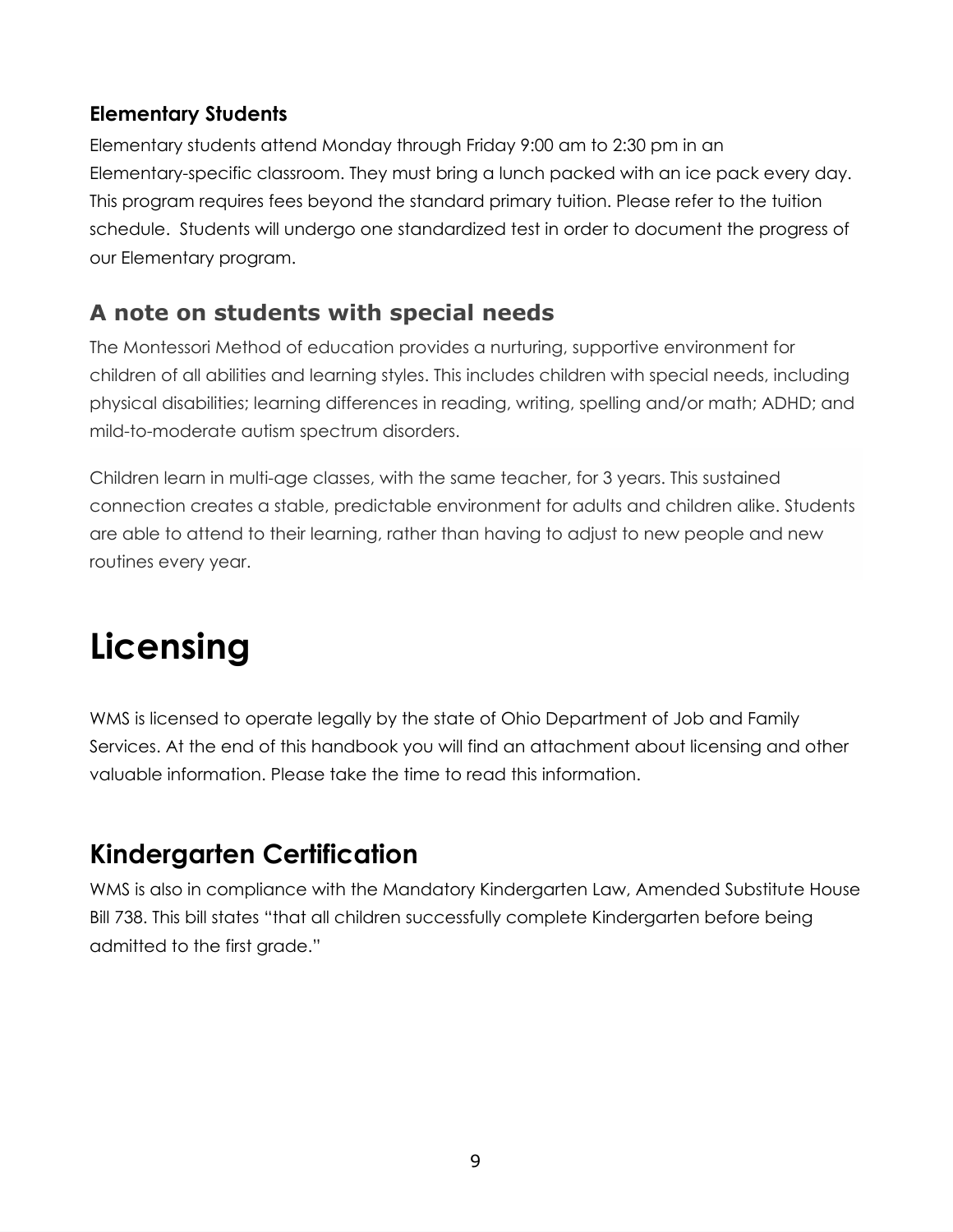# **Admissions**

This section outlines the policies and procedures for enrollment in WMS.

## **Non-Discrimination Statement**

Westshore Montessori School is committed to respecting all individuals. A strong school community formed by families with a diverse cultural heritage benefits us all. Westshore Montessori School recruits and admits students of any race, color, or ethnic origin to all its rights, privileges, programs, and activities. In addition, the School will not discriminate on the basis of race, color, national and ethnic origin in administration of its educational policies, admission policies, employment, scholarship program, and other school-administered programs.

### **Program Admissions**

This section outlines the policies and procedures used to apply for enrollment in the Toddler or Primary programs (additional steps for Kindergarten and Elementary students are included at the close of this section). The first step is to take a tour of our facility.

#### **Submit application**

The prospective student should submit an application and the associated application fee.

#### **Interview**

After the application and fee have been received, an interview with one or more faculty members is scheduled. The purpose of the interview is to assess the readiness of the child to enter the selected WMS program.

During the fall semester, interviews are only scheduled as openings occur. During the spring semester, interviews are scheduled for all applicants in anticipation of fall semester openings.

An interview does not guarantee admission to the program.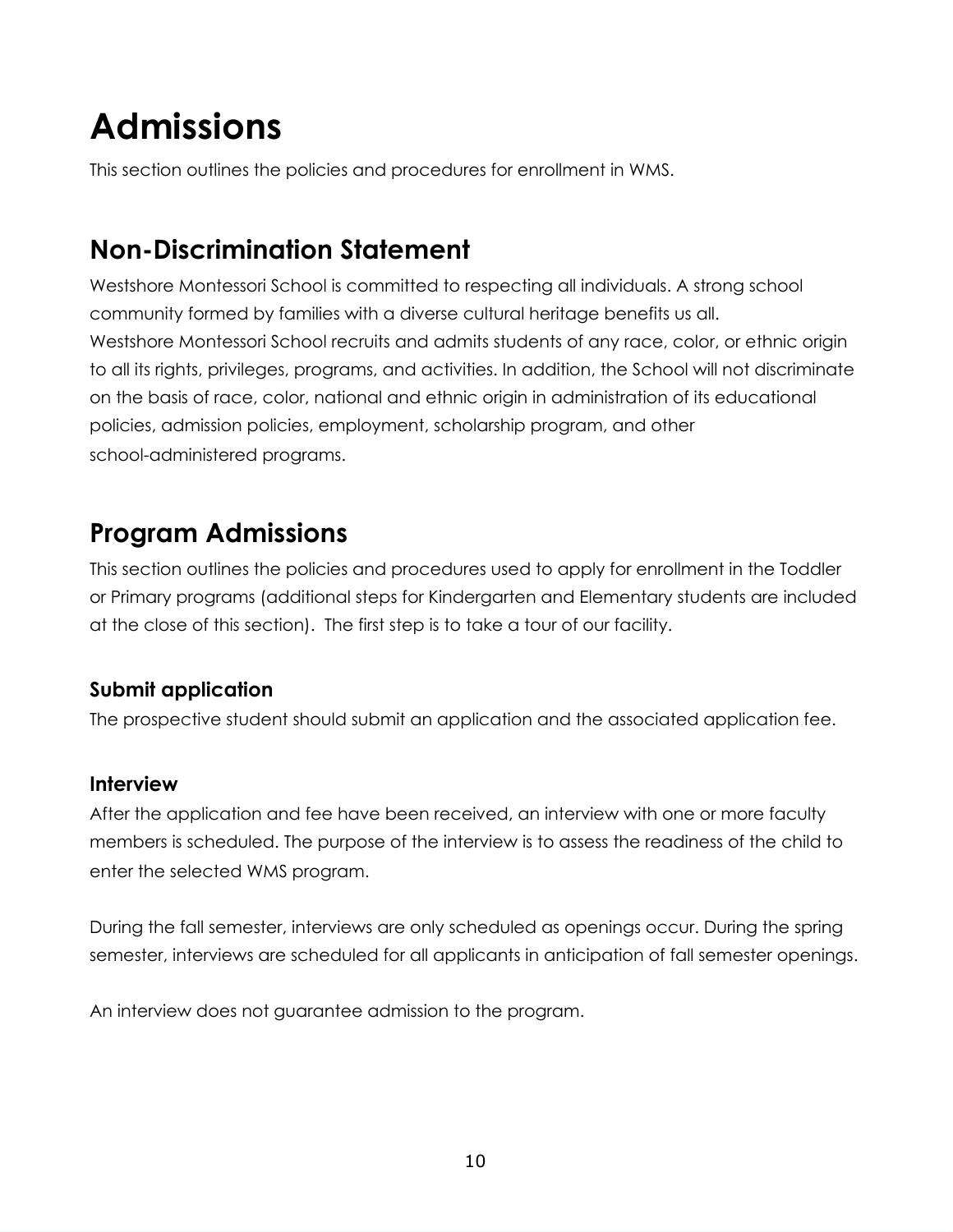#### **Notification of Enrollment Status**

Notification of the student's enrollment status is made within two weeks of completing the interview. This letter is the only official means of notification.

Before February 1st, applications and classroom requests for the upcoming year will be given preference in the following order:

- 1. Currently enrolled Toddler students
- 2. Siblings of current WMS students
- 3. Past WMS Parent/Toddler students
- 4. Students transferring from other Montessori institutions
- 5. Students completely new to WMS

Within each category, preference is given based on the date which the application and application fee were received.

#### **Acceptance Letter**

Upon acceptance to WMS, a letter is sent including a request for a non-refundable tuition deposit. The deposit is due within one week of receiving an acceptance letter. The deposit secures a spot for the child in the classroom.

Failure to meet the deposit deadline may result in the forfeiture of the student's roster spot.

#### **Mandatory Enrollment Forms**

Mandatory enrollment, authorization to release, and medical forms are provided to families upon receipt of the non-refundable tuition deposit. These forms must be completed and filed with the office by the scheduled due date. As these forms are required by ODJFS (Ohio Department of Jobs and Family Services) and ODE (Ohio Department of Education), failure to complete them is grounds for temporary dismissal.

### **Parent/Toddler Program Admissions**

Any family wishing to participate in the parent/toddler program should call the WMS office and request a schedule and application. Because sessions are filled on a first-come, first-served basis, the completed application along with the program fee should be returned as soon as possible.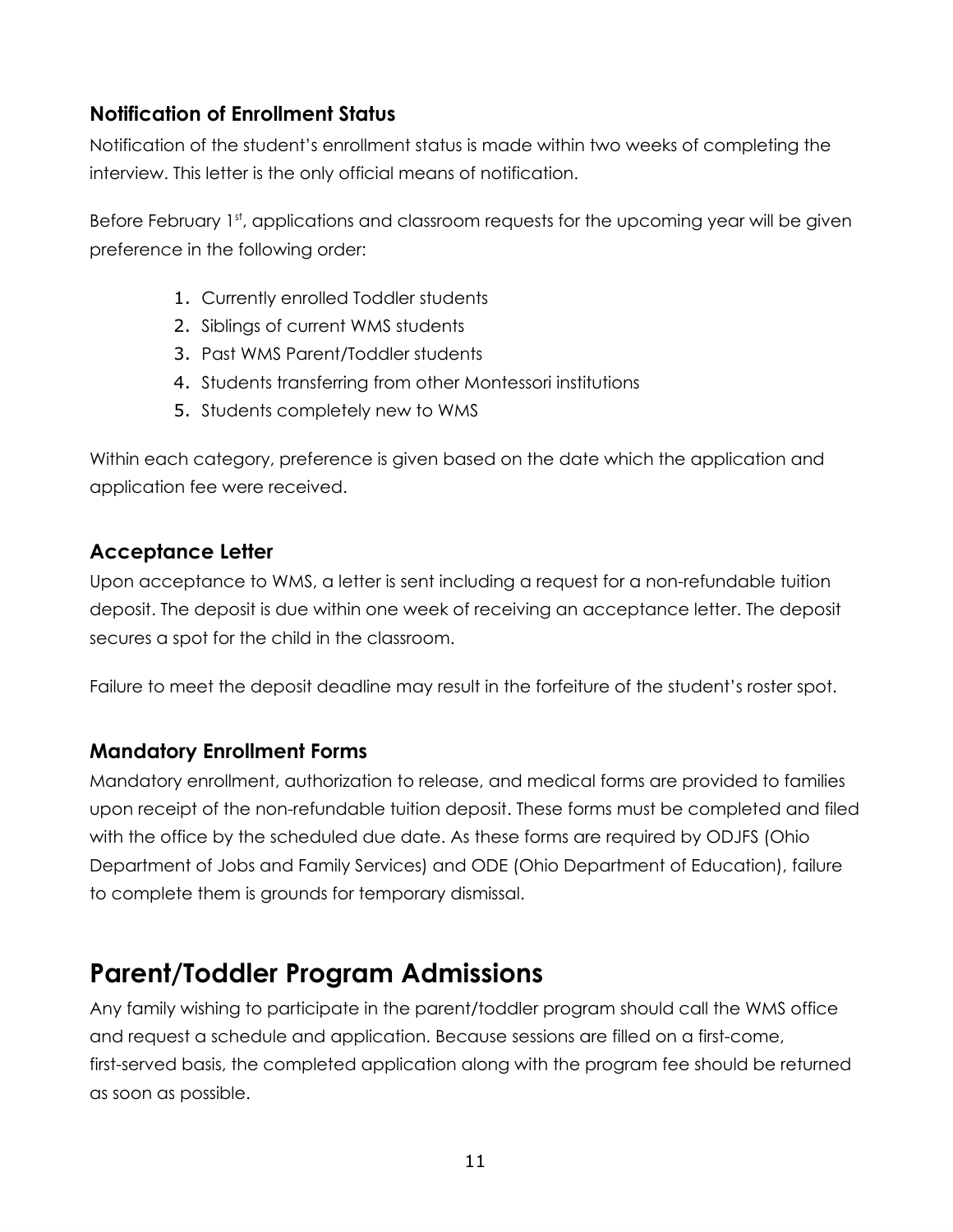Childcare arrangements should be made for siblings who are not enrolled in the program.

### **Montessori Before & AfterCare Program Admissions**

All currently-enrolled Toddler, Primary, Kindergarten, and Elementary students are eligible for participation in the Before & AfterCare program.

### **Toddler and Primary Student Reenrollment**

In order to reserve a roster spot for the following school year, current Toddler, Primary, and Elementary students must submit a non-refundable tuition deposit of \$300 by February 1st of the current school year. Deposits submitted after the February 1st due date run the risk of losing their child's spot in his/her classroom.

Students are expected to remain with the same Lead Teacher for the duration of the three-year Primary program.

### **Kindergarten and Elementary Student Enrollment**

Students at the level or age for the Kindergarten program (aged 5-6) or Elementary program (aged 6-9) will be asked to complete an additional or extended classroom visit. Once the classroom teacher and Executive Director are satisfied that the child can join the program successfully, they will move forward with the remaining Admissions steps.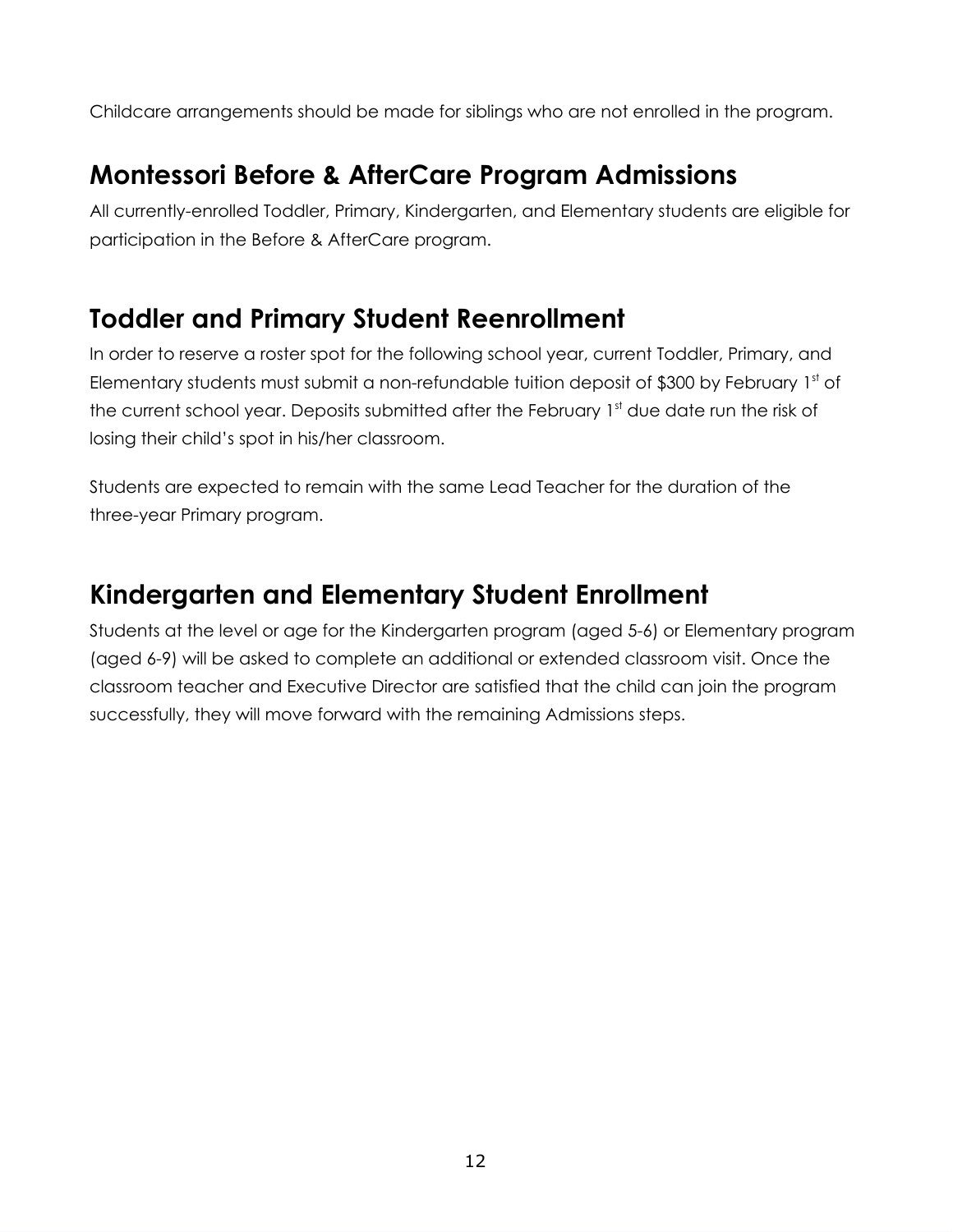### **Fee Schedule and Deadlines**

#### **2020-2021 Tuition Schedule:**

| Application Fee                                                                        | \$100                                                                                                                                                                              |
|----------------------------------------------------------------------------------------|------------------------------------------------------------------------------------------------------------------------------------------------------------------------------------|
| Non-refundable Tuition Deposit                                                         | \$300                                                                                                                                                                              |
| <b>Snack Fee</b>                                                                       | \$60 per school year - Primary &<br>Elementary<br>\$120 per school year- Full-Day students<br>\$40 per school year - 2- and 3-Day<br>Toddler<br>\$55 per school year-5-Day Toddler |
| Kindergarten & Elementary supplies fee                                                 | \$55 per school year                                                                                                                                                               |
| Late Pick-Up Charge                                                                    | \$1 per minute                                                                                                                                                                     |
| All Full-Day Students (7am-6pm)                                                        | \$11,155 per school year                                                                                                                                                           |
| First year Primary                                                                     | \$7156 per school year                                                                                                                                                             |
| Second year Primary                                                                    | \$7156 per school year                                                                                                                                                             |
| Third year Primary with Kindergarten                                                   | \$8709 per school year                                                                                                                                                             |
| <b>First Grade Elementary</b>                                                          | \$10,000 per school year                                                                                                                                                           |
| Toddler - Three-Day (M-W-F) Program                                                    | \$4391 per school year                                                                                                                                                             |
| Toddler - Two-Day (T-Th) Program<br><b>Toddler Five Day</b><br><b>Toddler Full Day</b> | \$2945 per school year<br>\$6588 per school year<br>\$10,381 per school year                                                                                                       |
| Parent/Toddler Program                                                                 | \$180 per six-week session                                                                                                                                                         |
| Before & After Care Program                                                            | Monthly billing per usage, \$10.00/hr                                                                                                                                              |

Toddler, Primary, Kindergarten, Elementary and Full-Day day program tuition are annual fees and are not adjusted due to individual student absences. The Executive Director should be notified if a long-term absence due to illness or other family emergency is expected.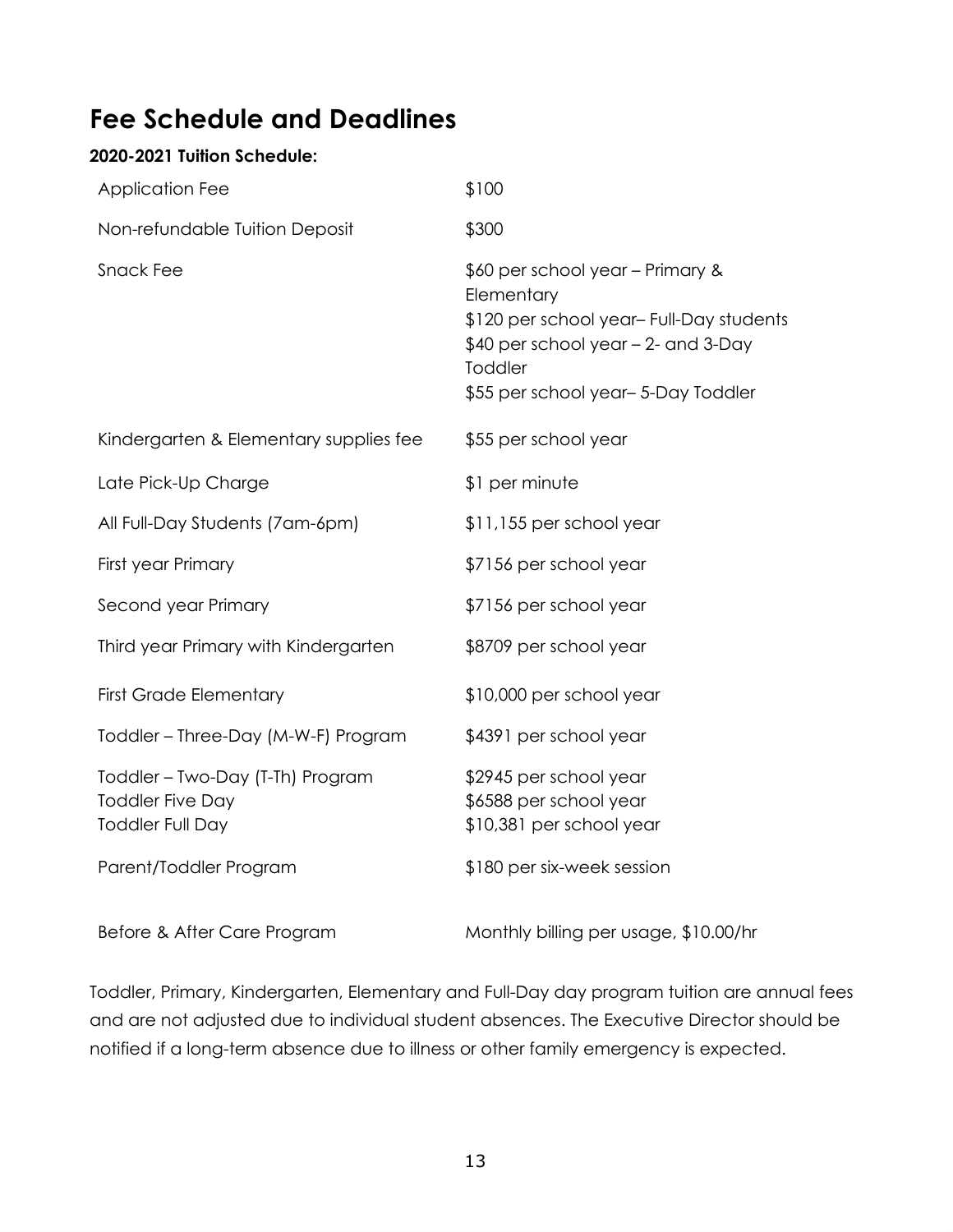## **Methods of Payment**

#### **Option 1: Payment in Full**

Toddler, Primary, Kindergarten, Elementary and Full-Day program tuition for the coming year are due in full by July 1<sup>st</sup> of the current year. In other words, tuition for the school year beginning in August 2021 is due in full by July  $1<sup>st</sup>$ , 2021.

#### **Option 2: Monthly Installment Payment Plan**

For those families not wishing to make a lump sum payment, a monthly payment plan administered by FACTS is available. Details on the timing of payments and additional fees involved will be provided upon receipt of the tuition deposit.

#### **Late Payments**

Any family has the potential of being faced with an unplanned financial difficulty. If you anticipate a problem meeting your monthly tuition obligation, the Executive Director must be notified in writing and an alternative payment must be agreed upon. If an alternative payment plan has not been discussed, the late fees and collection procedures described below take effect.

A monthly finance charge of 1.5% may be charged for an overdue account.

## **Tuition Refund Policy**

A **non-refundable** tuition deposit of \$300 is required in order to reserve a place for your child. Our expectation is that your child will remain enrolled for the entire school year.

If you choose to withdraw your child from school at any time during the first semester, (first semester is defined as July 1st through December 17th, 2021) you are responsible for paying the full first semester's tuition, plus 50% of the second semester's tuition (the annual tuition will be prorated on a weekly basis).

If a child is withdrawn from school at any time during the second semester, you are responsible for the full amount of the annual tuition and no tuition will be refunded.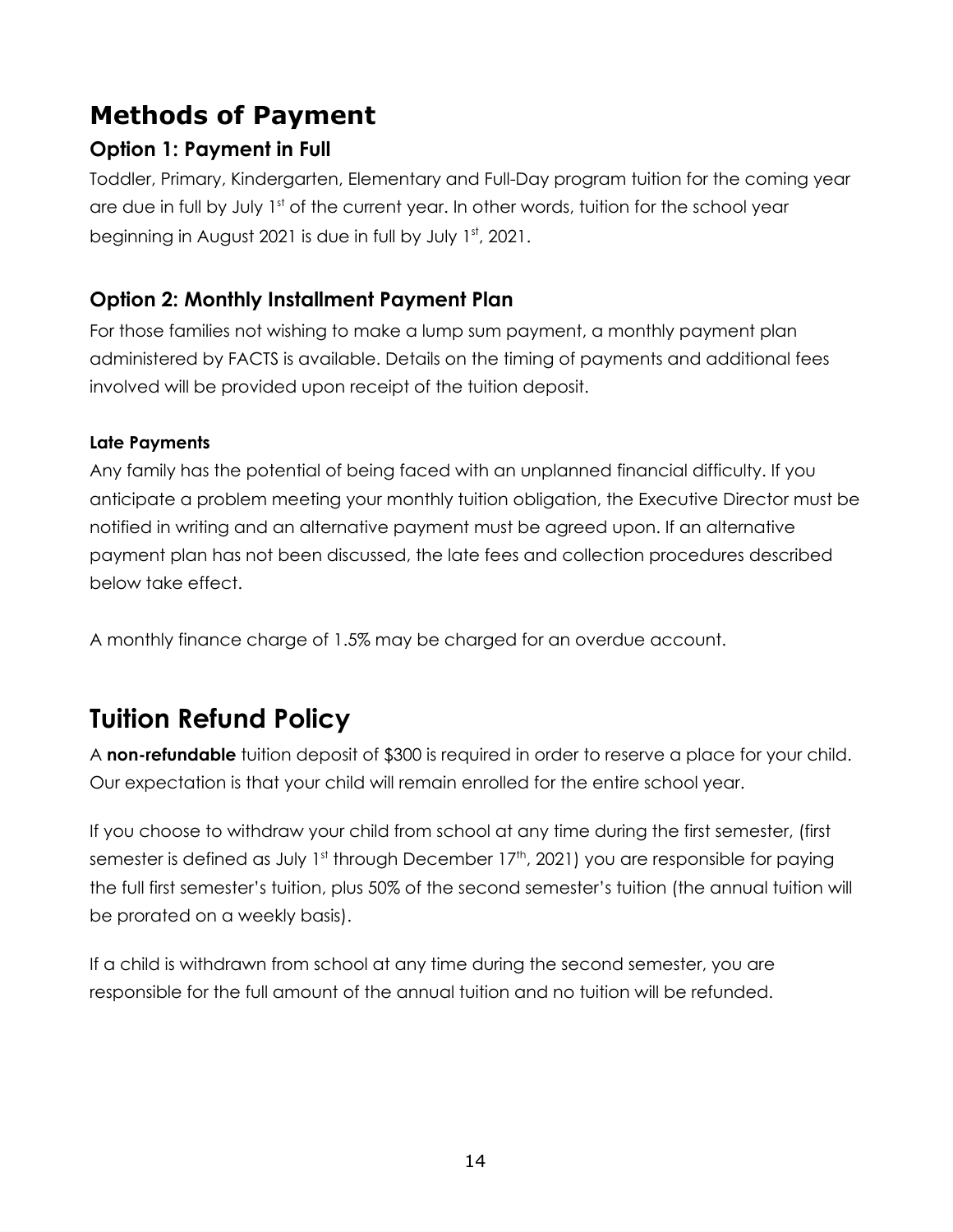#### **Re-location Exception**

If withdrawal during the first semester is necessary due to relocation from the Cleveland area, you are responsible for paying the full first semester's tuition, plus 25% of the second semester's tuition (the annual tuition will be prorated on a weekly basis).

If a child is withdrawn from school at any time during the second semester, you are responsible for the full amount of the annual tuition and no tuition will be refunded.

#### **Withdrawal at Schools Request**

If a child is withdrawn from the school at the school's request, you are responsible only for the amount of tuition (prorated on a weekly basis) for the time the child was enrolled.

### **Financial Aid**

A limited amount of financial aid is available. Families apply for aid by completing a form available on the FACTS website. To ensure that aid is need based, a copy of the most recent IRS Form 1040 must also accompany the application. Applications must be received by FACTS by April  $30<sup>th</sup>$  for current students and May  $31<sup>st</sup>$  for new students.

### **Back to School Packet**

A packet is provided to each new student containing important information regarding the upcoming school year. The packet contains:

- Enrollment and Child Medical forms, as required by ODJFS and ODE
- Authorization to Release form
- **Tuition and Handbook Agreements**
- School calendar
- Parent Handbook

**Failure to complete and return the enrollment and medical forms by the due date will result in temporary dismissal.** These required forms are also available on our website [www.westshoremontessori.org](http://www.westshoremontessori.org/).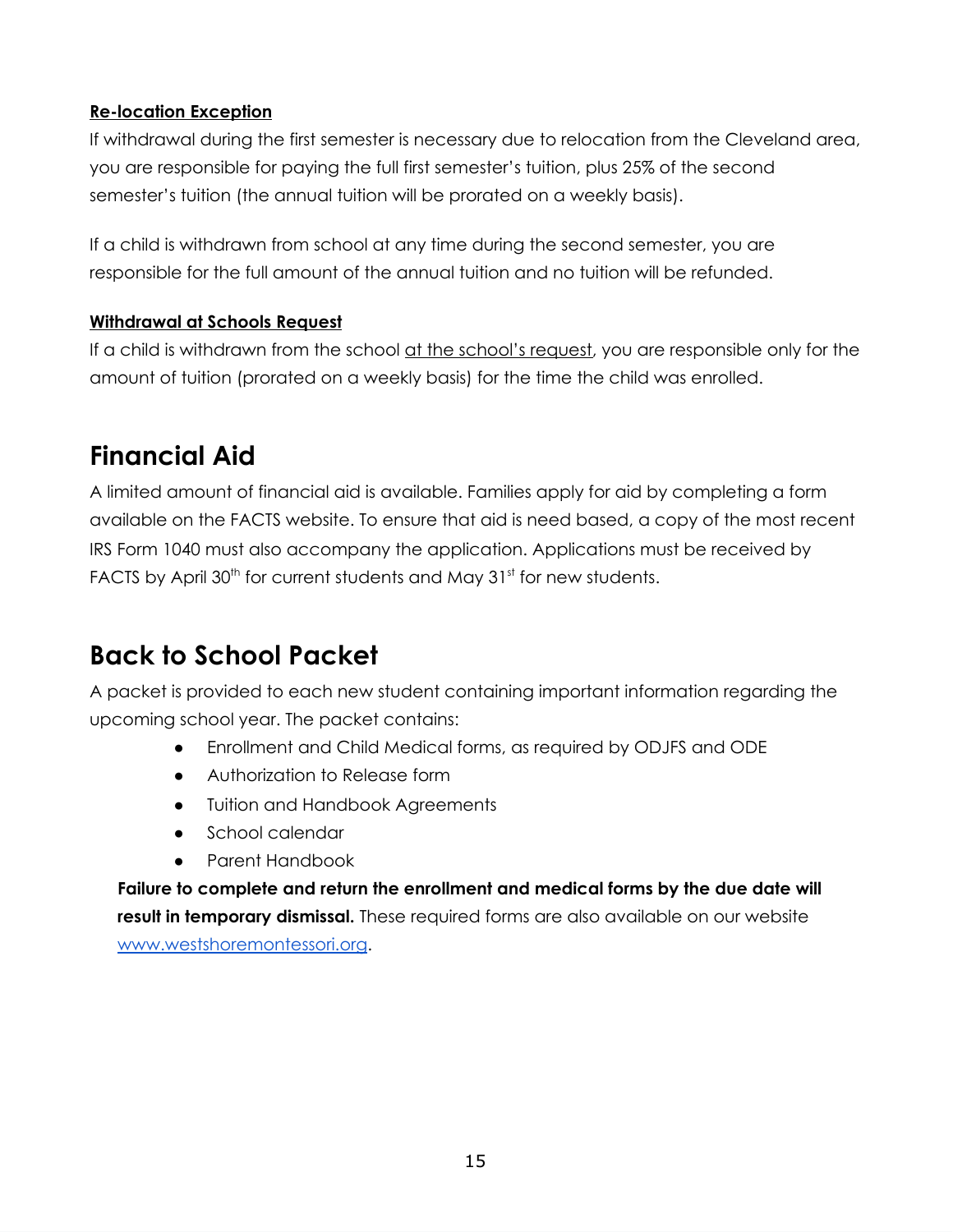# **Student Dress Code**

The Montessori environment is a world of self-discovery. Our classrooms are peaceful, beautiful, and filled with learning materials that help children develop their academic, social, motor, and concentration skills. Children explore and manipulate these materials and, in the process, develop a deeply rooted joy of learning.

Students attending Westshore Montessori School will dress as follows:

- Plain or simple print shirts (long or short sleeves)
- Child-manageable pants or shorts elastic waist no belts
- Every child will need a spare pair of **closed-toe shoes** to keep at school in their cubby, along with a full change of clothes, **all items clearly labeled with their name**. They will change shoes in the hallway before they enter the classroom each day.
- **No sandals, flip-flops, Crocs, platforms, dress shoes, loafers, etc. – they must be able to go on the playground in the shoes they have on**.
- Dresses or skirts are permitted if shorts or leggings are worn underneath. They should be at or above the knee in length. They are not to restrict active work and play. Party dresses are inappropriate for the school environment.
- Jewelry, bulky accessories, or umbrellas are inappropriate for the school environment.

We feel confident that this dress code will be beneficial in avoiding unnecessary distractions from lessons, in avoiding unnecessary accidents resulting from inappropriate dress, and will ultimately make things easier for the parent readying the child for school.

As always, if you have any questions, please feel free to give us a call or email. We appreciate your cooperation and your continued support.

### **ALL CLOTHING, SHOES, BOOTS, HATS, GLOVES, AND MITTENS SHOULD BE LABELED WITH CHILD'S NAME**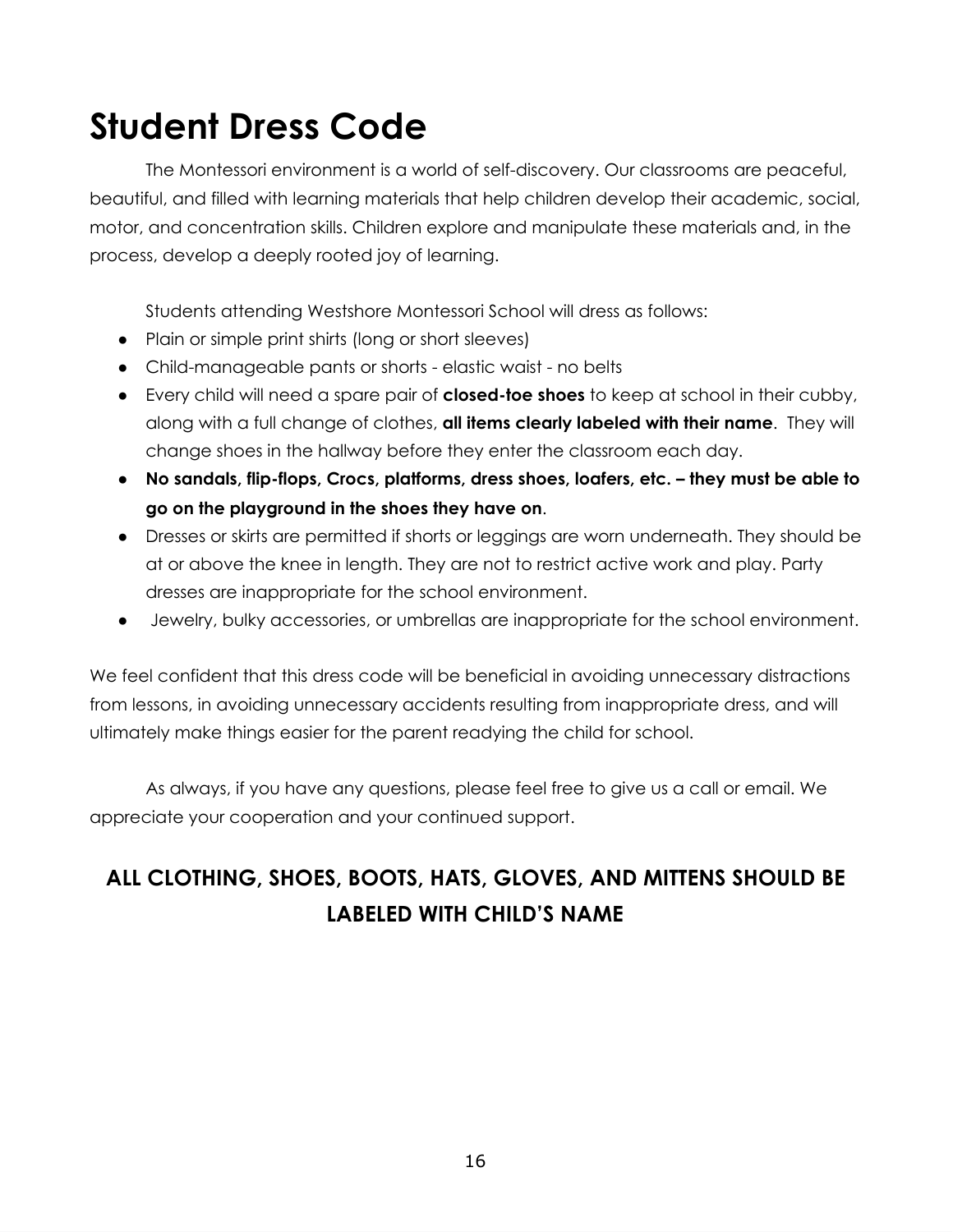# **Transportation**

Parents are responsible for transporting their children to and from school each day.

# **Arrival**

A staff member will then get the child out of the car escort the child into the building during the times designated below. A staff member is stationed in the hallway to make sure each child arrives in their classroom, where the teacher meets them at the door.

| Primary, KDG, Elementary Students | 8:45 to 9:00 am |
|-----------------------------------|-----------------|
| Toddler Students                  | 8:45 to 9:00 am |

You will not need to get out of the car. This ensures the safety of all involved at arrival, and a peaceful transition from home to school for all our students. Please feel free to send a note with your child, leave a note in the office, or call the school (440-899-7911) with any urgent communications.

### **Late Arrival**

In the interest of safety, if you should arrive after the specified arrival time for your student, you must park your car in front of the east-facing door, call the office and a staff member will greet you and escort your child to his/her classroom. This policy is always in place to ensure your child's safety.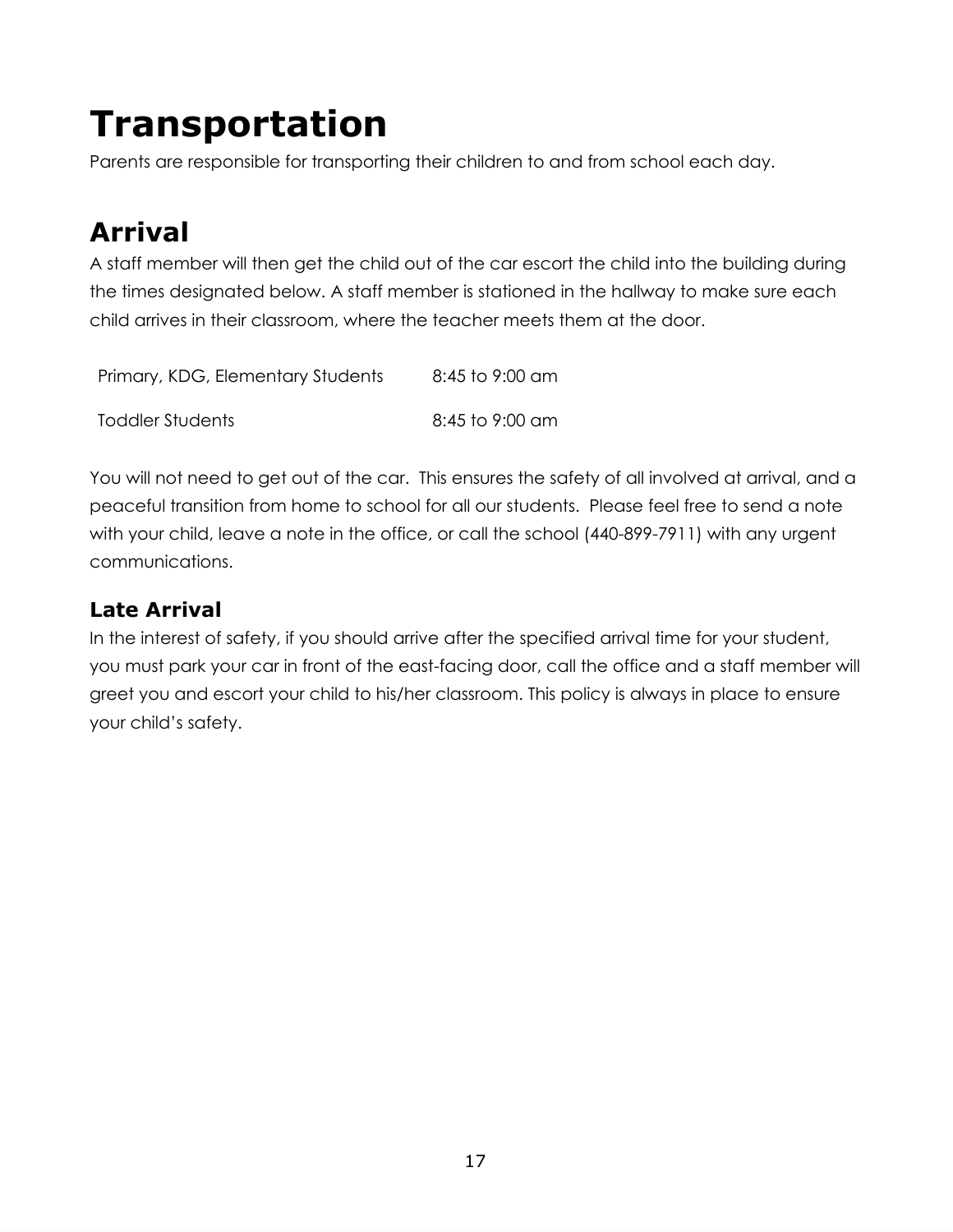## **Dismissal**

At the end of each instructional day, a Lead Teacher escorts each student to his/her car and assists in making certain that the student is properly secured in a car seat or seat belt. The ultimate responsibility for fastening a child's seat belt is held by the driver of the vehicle, as outlined by Ohio's mandatory seat belt law.

Dismissal times for each program are given below.

| Toddler Students                 | 11:30 am           |
|----------------------------------|--------------------|
| <b>Primary Students</b>          | $12:00 \text{ pm}$ |
| Kindergarten/Elementary Students | $2:30$ pm          |

If a parent realizes that circumstances beyond their control are going to delay pick-up, a phone call is requested. This is important as many children fear they have been forgotten when parents do not arrive at their usual time. If you arrive after the specified dismissal time for your student, you must park your car in front of the east doors and call the office when you arrive. A staff member will get your child from their classroom. Please remember that tardiness at dismissal time is an imposition to the staff, as well as frightening to your child.

During times of severe weather, please try to arrive ten to fifteen minutes early to help alleviate traffic problems.

## **Authorization to Release**

WMS staff will only release a student to persons listed on the Authorization to Release form. This form is provided in the Back to School packet. If the student is to be released only to his/her parents, the form should reflect this.

New forms are available from the office should changes be necessary throughout the year.

#### **Custody Agreements**

If there are custody issues involved with your child, you must provide WMS with court documents indicating who has permission to pick up the child. WMS may not deny a parent access to their child without proper documentation.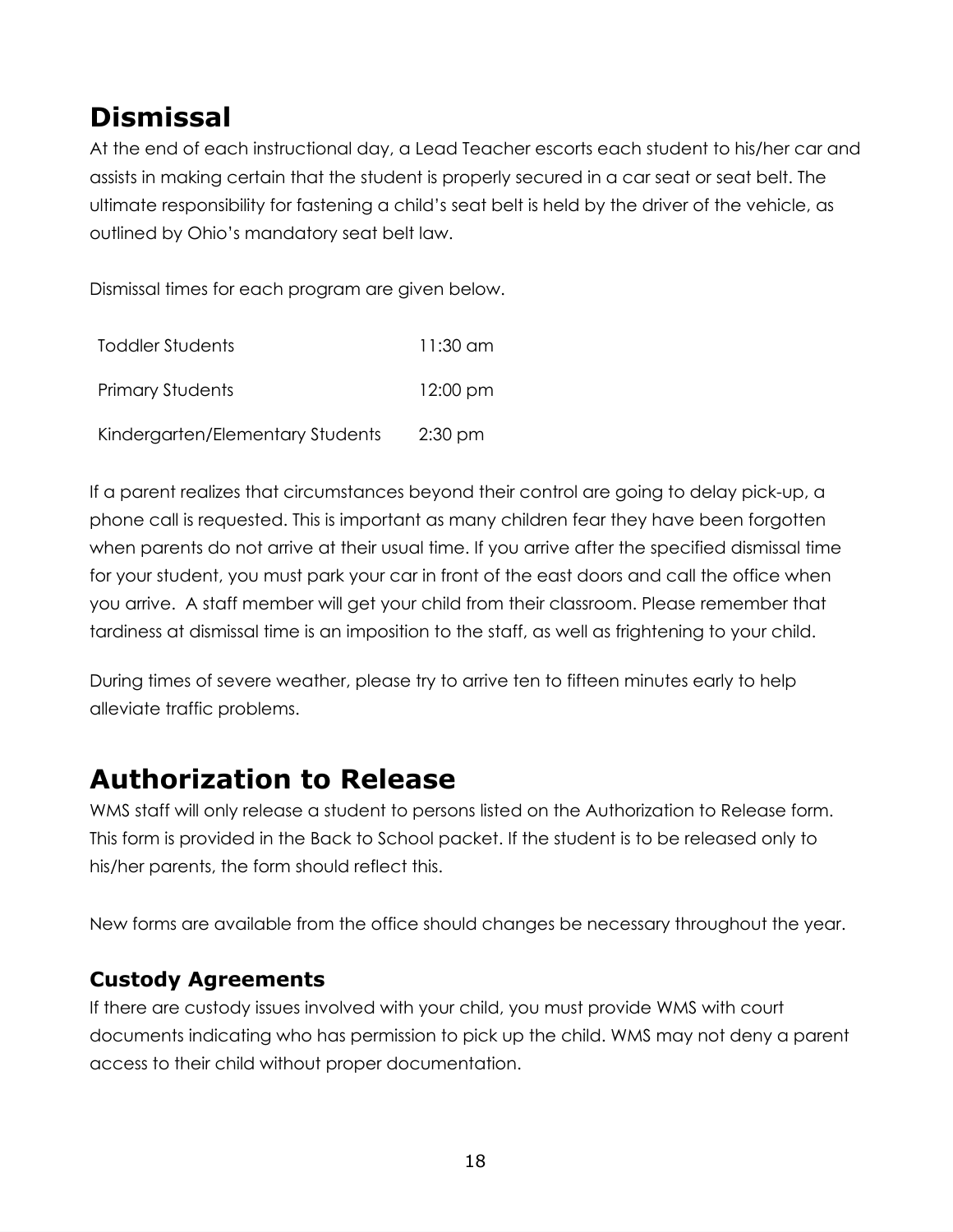## **Emergency Release Procedure**

If an emergency should arise, the parent or guardian must provide a written, signed note giving WMS permission to release their child to a designated person. If the staff is not familiar with the designated person, they will verify their identity by checking their photo ID before releasing the child to them.

# **Car Pooling**

Should you and your child join a car pool, it is imperative that the Authorization to Release form reflect the permission to release your student to all members of the car pool.

If the composition of a car-pool changes, new forms must be submitted to reflect that fact.

# **Supervision Policy**

At no time will a Toddler or Primary student be left unattended. Staff will always supervise children, including quiet/nap time. If a child becomes ill, they may be isolated in a section of the room not in use, but within the sight and hearing of a staff member.

# **Medical Policy**

Parents are responsible for keeping the Emergency Medical Form up to date at all times. The medical form, signed by a physician or certified nurse practitioner, must be updated every 13 months.

## **Minor Injuries**

Most staff members are trained to administer first aid and CPR. Generally, for minor injuries, the staff member will treat the student, and then complete an Incident/Injury report as described below.

## **Medical and Dental Emergencies**

In the case of a more serious injury or dental emergency the Lead Teacher:

- administers first aid,
- summons emergency transportation by dialing 911,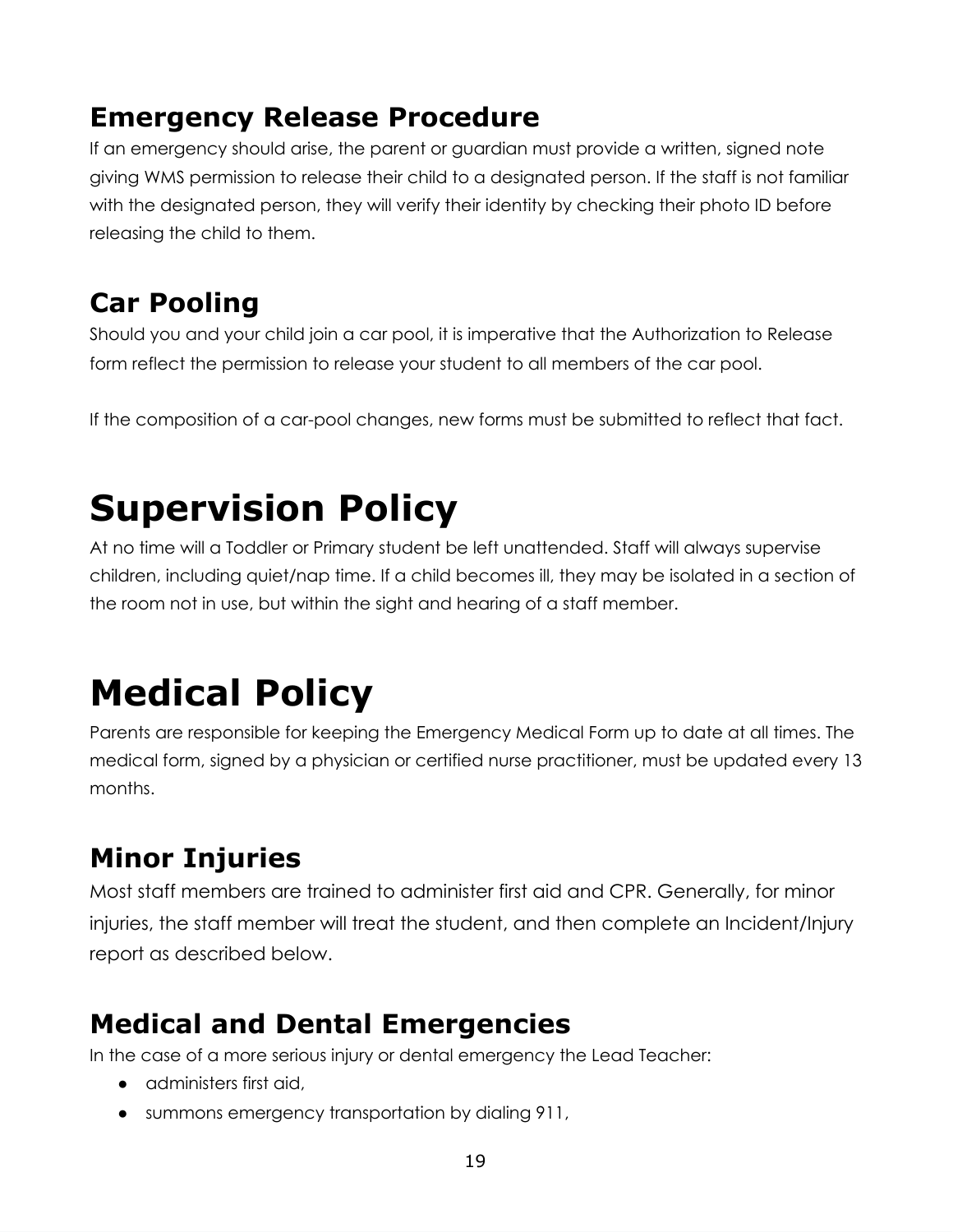- notifies the parent, and then
- accompanies the child to the hospital with all available medical forms.

In the event that the student requires emergency transportation, arrangements have been made with the Westlake Rescue Teams. This service is provided through the 911 network.

## **Incident/Injury Reports**

An incident/injury report is completed under the following situations

- the child has a minor illness or injury which requires first aid,
- the child receives a bump or blow to the head,
- EMS is summoned to transport the child to the hospital, or
- an unusual or unexpected event has occurred which jeopardizes the safety of the child.

The report is filled out by the Lead Teacher and then signed by the parent. A copy of the report is given to the parent and a copy is filed in the office.

## **Communicable Diseases**

It is important for the health and safety of our students and staff to restrict access to the school to those students who exhibit signs of a communicable disease. The procedures used to manage the impact of exposure to a communicable disease are given below.

### **Identification**

Most staff members are trained to recognize the common signs of communicable diseases. The Assistant who receives the student from the car upon arrival observes each child for signs of illness.

#### **Symptoms**

The chart is located near the washer and dryer for staff reference.

- Temperature of 100 F in combination with any other signs of illness
- Diarrhea more than three abnormally loose stools within a 24-hour period
- Persistent or severe cough causing the child to become red in the face or to make a whooping sound
- Difficult or rapid breathing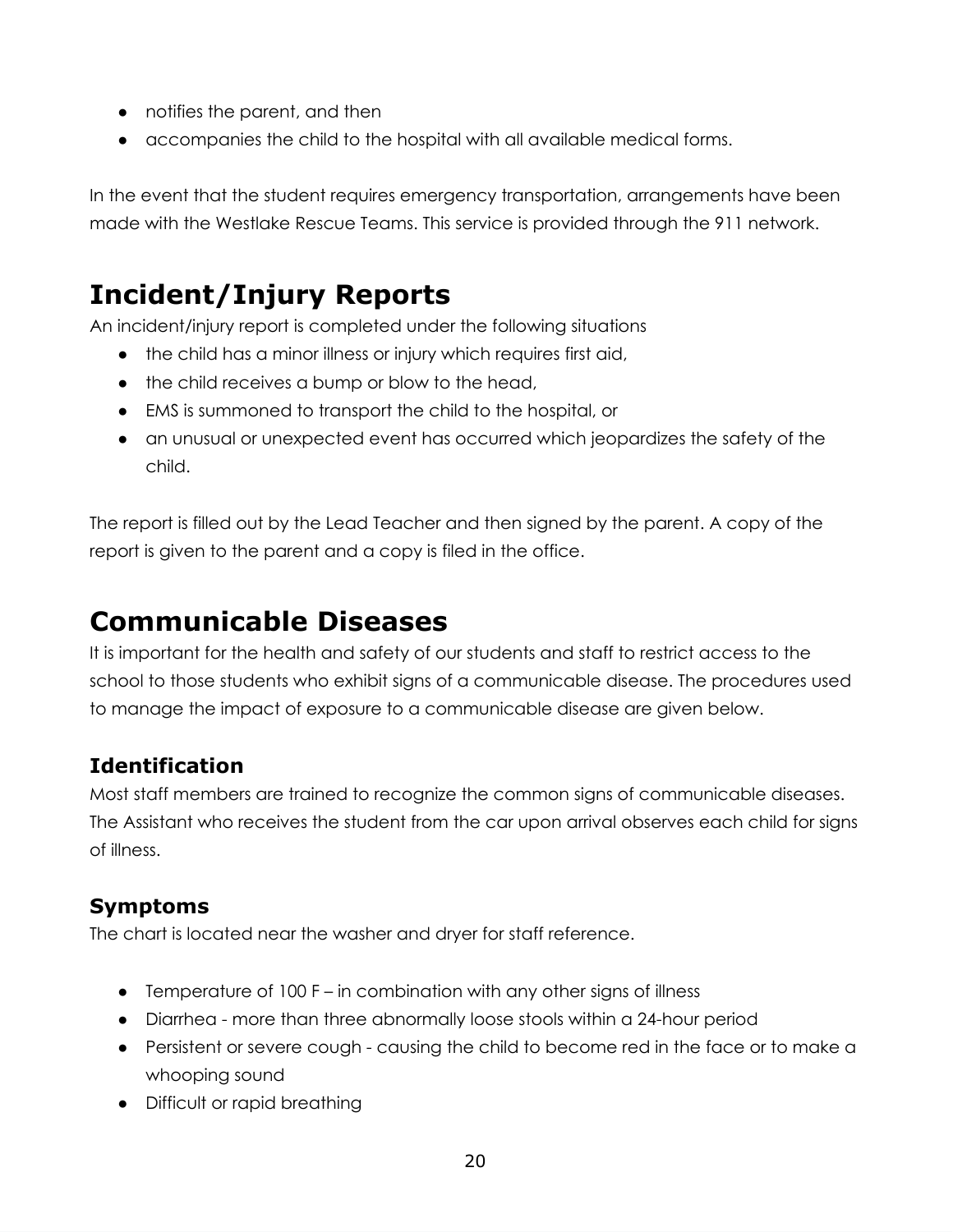- Yellowish skin or eyes
- Redness of the eye , obvious eye discharge, matted eyelashes, burning or itching
- Untreated skin patches, unusual spots or rashes (except localized diaper rash)
- Unusually dark urine, gray or white stools
- Stiff neck accompanied by an elevated temperature
- Evidence of lice, scabies, or other parasitic infestation
- Vomiting more than once or when accompanied by any other sign of illness
- Sore throat or difficulty swallowing
- Excessive runny nose

### **Isolation of Student**

If the staff should observe a symptom of a communicable disease, the following takes place.

- The student is immediately isolated from other children. During isolation, the child is always within sight and hearing distance of a staff member.
- The parent is notified using the information from the Emergency Medical Form.
- The child is discharged to the parent or emergency contact.
- The parent is directed to seek medical attention.
- All parents of the children who were in the classroom where the communicable disease was observed are notified in writing and/or via email about possible exposure
- The cot and linens used by an isolated student are washed and disinfected after each use.

### **Returning to School**

Any student who has been sent home for exhibiting signs of a communicable disease must be symptom free before returning to school.

All students must be free of diarrhea for 24 hours before returning to school.

In the case of lice, the student may not return until he/she is free from nits, in accordance with the Westlake City Schools policy.

### **Isolation of Staff**

No staff member who exhibits a sign of a communicable disease is permitted to work in the building until they are free from disease.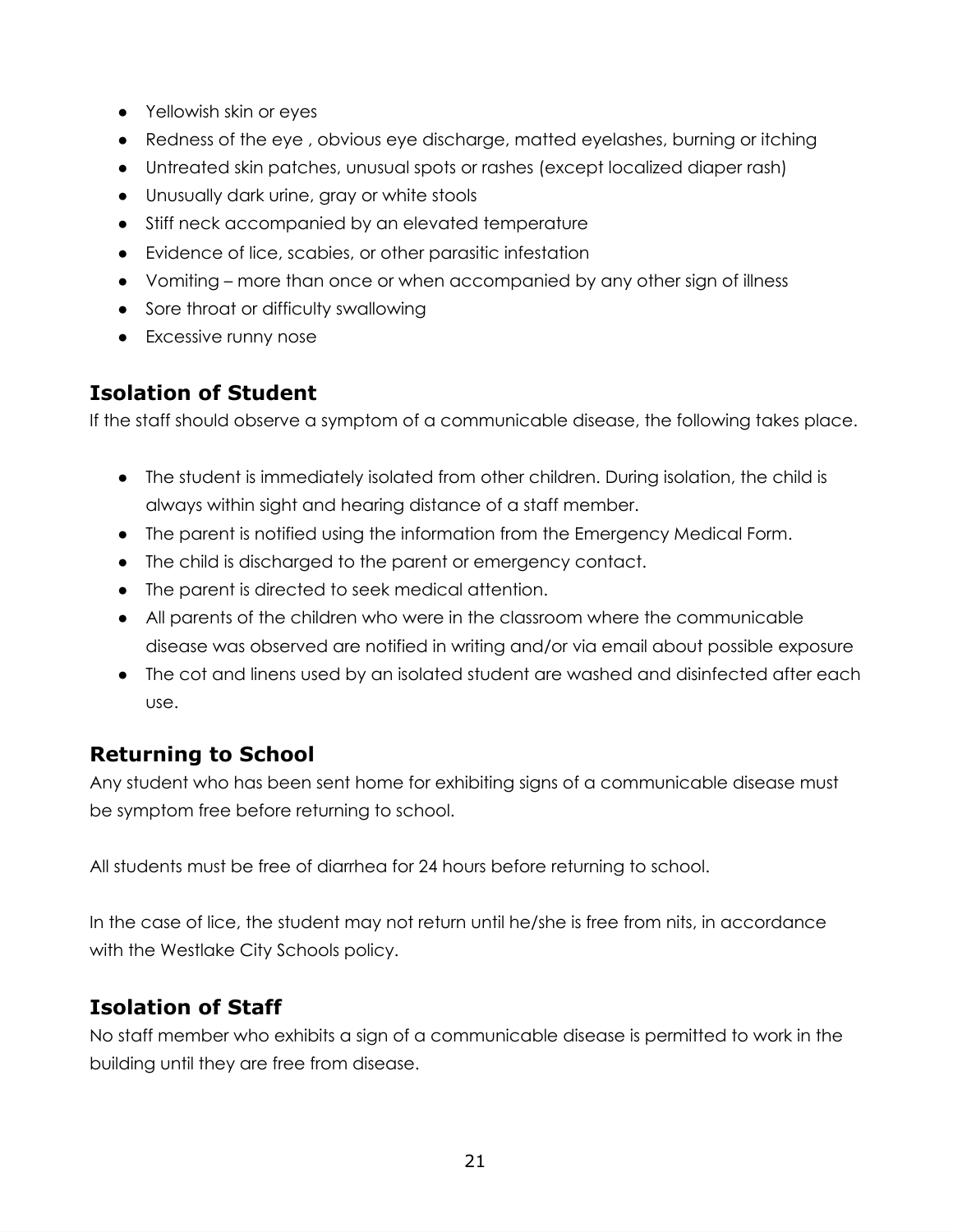### **Minor Illnesses**

Any child demonstrating signs of an illness that is not considered a communicable disease as outlined above is also isolated and carefully observed for symptoms. If the child does not feel well enough to participate in school activities, the parent is contacted so that they may take the child home.

## **Administering Medications**

The staff of WMS cannot administer or supervise the self-administration of any non-prescription medication, special diet, or food supplements.

Please speak directly to the Executive Director about ODE and ODJFS regulations if your child requires prescription medication during the school day.

### **Pandemic Policy:**

A pandemic is a global disease outbreak. A pandemic occurs when a new influenza virus emerges to which the collective population has little or no immunity and for which there may be no vaccine. New viruses often spread quickly and easily from person to person and may cause serious illness. Studies have demonstrated that school-aged children are susceptible to disease transmission. They have a high attack rate of influenza infection because they have limited pre-existing immunity and once infected, transmit influenza viruses to others even before they themselves have recognizable symptoms.

In the event that the Center for Disease Control (CDC) or World Health Organization (WHO) identifies the presence of a potential pandemic virus (including but not limited to: Human Avian influenza A, SARS, H1N1 Swine Flu, Ebola, Zika, COVID-19), Westshore Montessori School will monitor federal, state and local government recommendations as well as guidance from the medical community in order to ensure the health and safe wellbeing of our school community, and adhere to any and all mandates including school closure and safe operating practices. Such closures may be deemed appropriate even in the event that there are no confirmed cases of the disease in the school or in our local community.

#### **In addition, Westshore Montessori School will undertake the following practices:**

● Any child/ staff who has returned, or whose immediate family member has returned, from an area for which the CDC has issued travel advisories due to a pandemic situation, or any child/staff who has an immediate family member who has been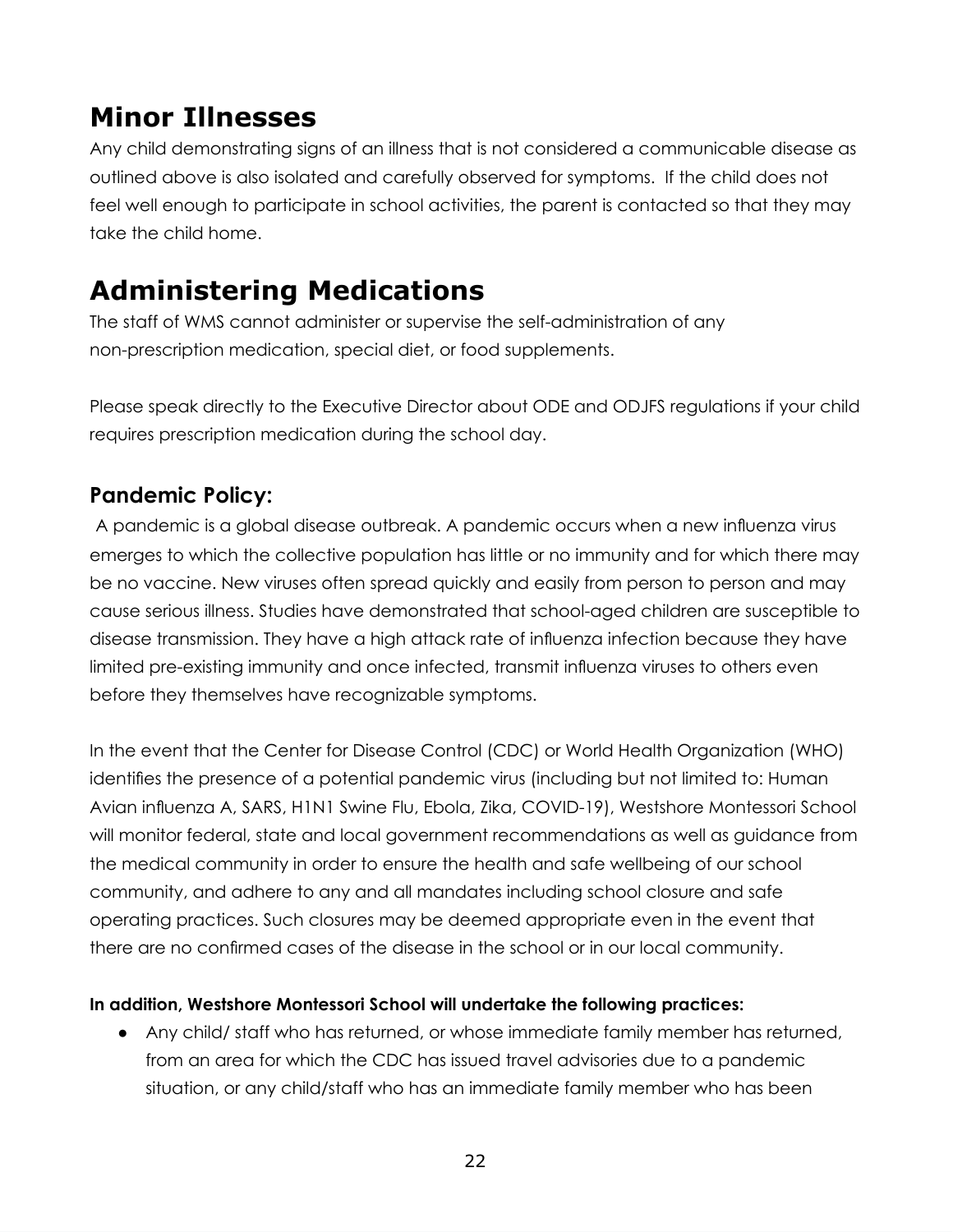infected, will not be allowed to attend school for a minimum of 72 hours (or the incubation period for the virus as defined by the CDC).

- Any child/staff with a suspected or confirmed case of the disease will be required to stay home from school until they have been asymptomatic for a minimum of 72 hours (or as long as is deemed appropriate by the state and local health department) without the aid of medication. The case will be reported to local authorities who will oversee the child's/staff's re-entry.
- Westshore Montessori School will notify parents and staff of any confirmed or suspected cases in the building.
- Westshore Montessori will comply with any and all state or local health department guidelines regarding cleaning and sanitization practices, recommended safe practices (including but not limited to wearing masks, requiring frequent hand washing, physical distancing, student rotation of attendance, and/or temperature checks). School staff will develop exact requirements for attendance once recommendations and/or requirements are outlined by state and medical officials.
- Westshore Montessori School will comply with any and all state or local health department guidelines regarding school closures, reopening, and re-entry of students after infection with the disease.
- Westshore Montessori School will utilize email as the primary method of communicating school closures and other pertinent information related to operational changes.
- During school closures Westshore will do its utmost to remain connected to students and families. When reasonably practical, and within a reasonable amount of time to plan and configure, Westshore staff will present virtual learning opportunities via Zoom, a free app used for video conferencing, or similar platform.
- Westshore Montessori School will not refund, discount or pro-rate tuition for mandated closures related to a pandemic in an effort to preserve the integrity of school programs and retain essential staff.
- Westshore Montessori School reserves the right, at the sole discretion of the Executive Director, to close the school for in-person-instruction at any time that such action is deemed appropriate in order to minimize the transmission of disease. The Westshore Pandemic Plan will be followed if and when there is an occurrence of COVID-19 at school.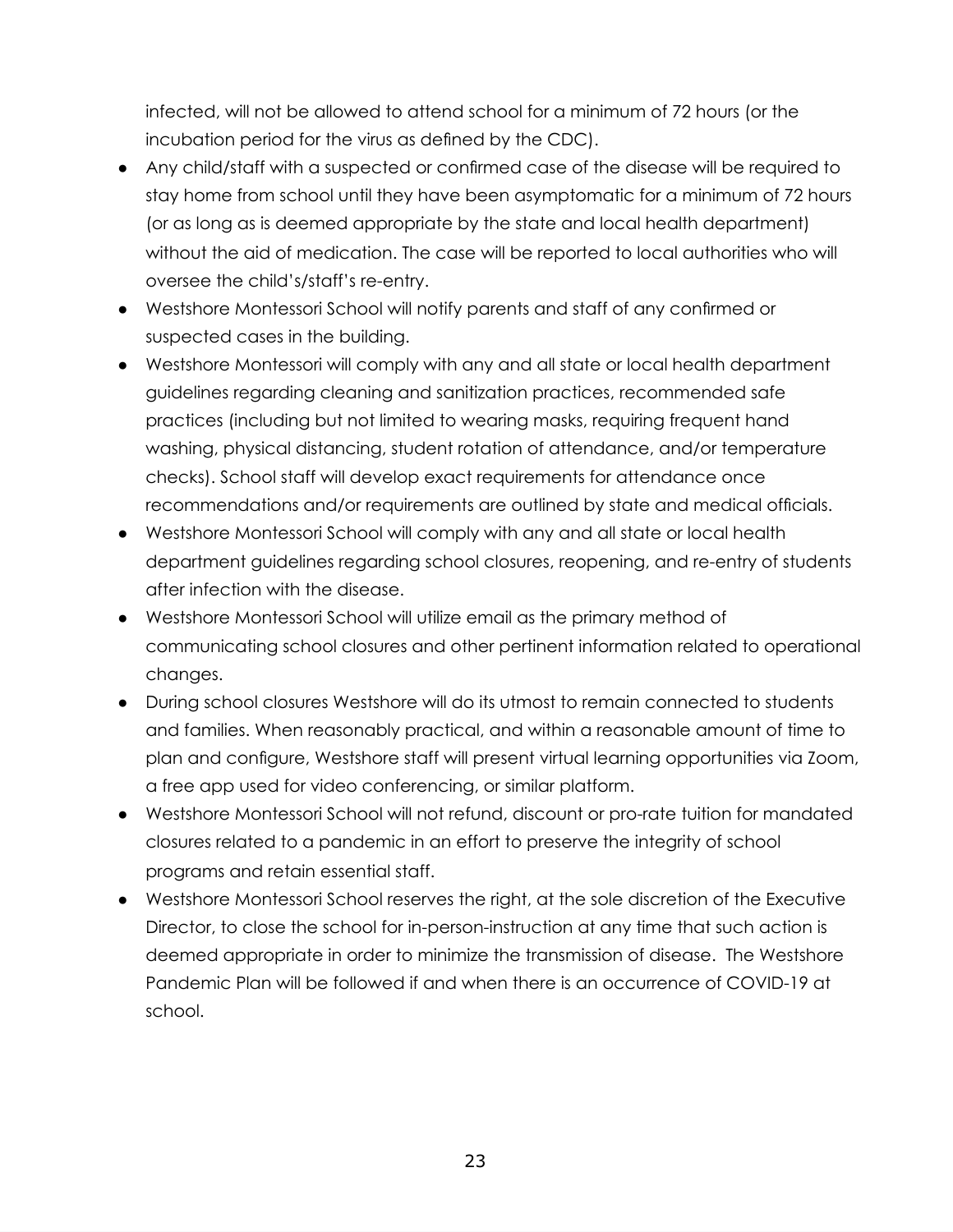# **Guidance and Management Policy**

In the classroom, children are respected as individuals. The student is generally free

- to move about the room and interact with fellow students
- to work on appropriate materials, and
- to ask for help from the classroom staff.

#### The student may not

- disturb other students,
- abuse the materials, or
- disrupt the operation of the classroom.

If necessary, the classroom staff provides corrective guidance. However, the goal is to direct the students to become self-disciplined, self-directed, and self-motivated.

The following steps are taken when guidance from the staff becomes necessary.

- Objectively evaluate the situation.
- Redirect the student's activity.
- Provide a quiet time up to five minutes (1 minute per year of age) for the child.
- Talk to the student about the problem.
- Re-introduce the student to the activity.
- Repeat the above steps if the problem continues.
- The student may be removed from the classroom, under the supervision of the Executive Director or other available staff person, and then reintroduced to the classroom.

If the problem should escalate, the following corrective procedures are taken.

- Hold a conference with the parents to develop a behavior management plan. This plan would be consistent with the requirements of Rule 5101:2-12-22 OAC.
- Suggest that outside specialists be consulted if the problem outgrows the classroom.

As a last resort, the Executive Director may request temporary or permanent withdrawal of the student from WMS.

All specifications of Rule 5101:2-12-22 OAC apply to all persons at the school.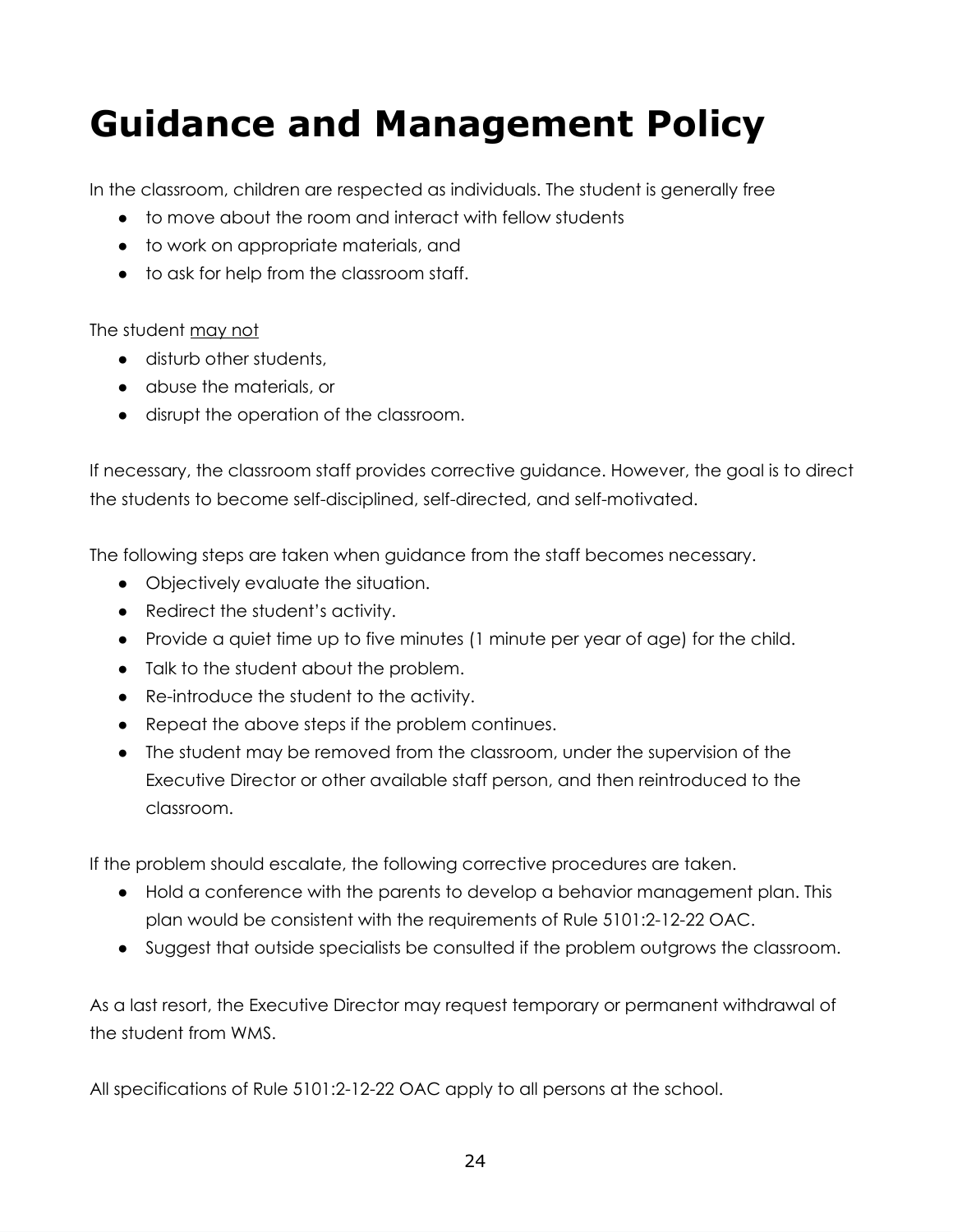## **Permanent Dismissal Policy**

We make every effort to work with your child and family regarding issues that may arise during your child's enrollment at Westshore Montessori. However, the Executive Director reserves the right to dismiss a child after all reasonable efforts have been made to accommodate the family.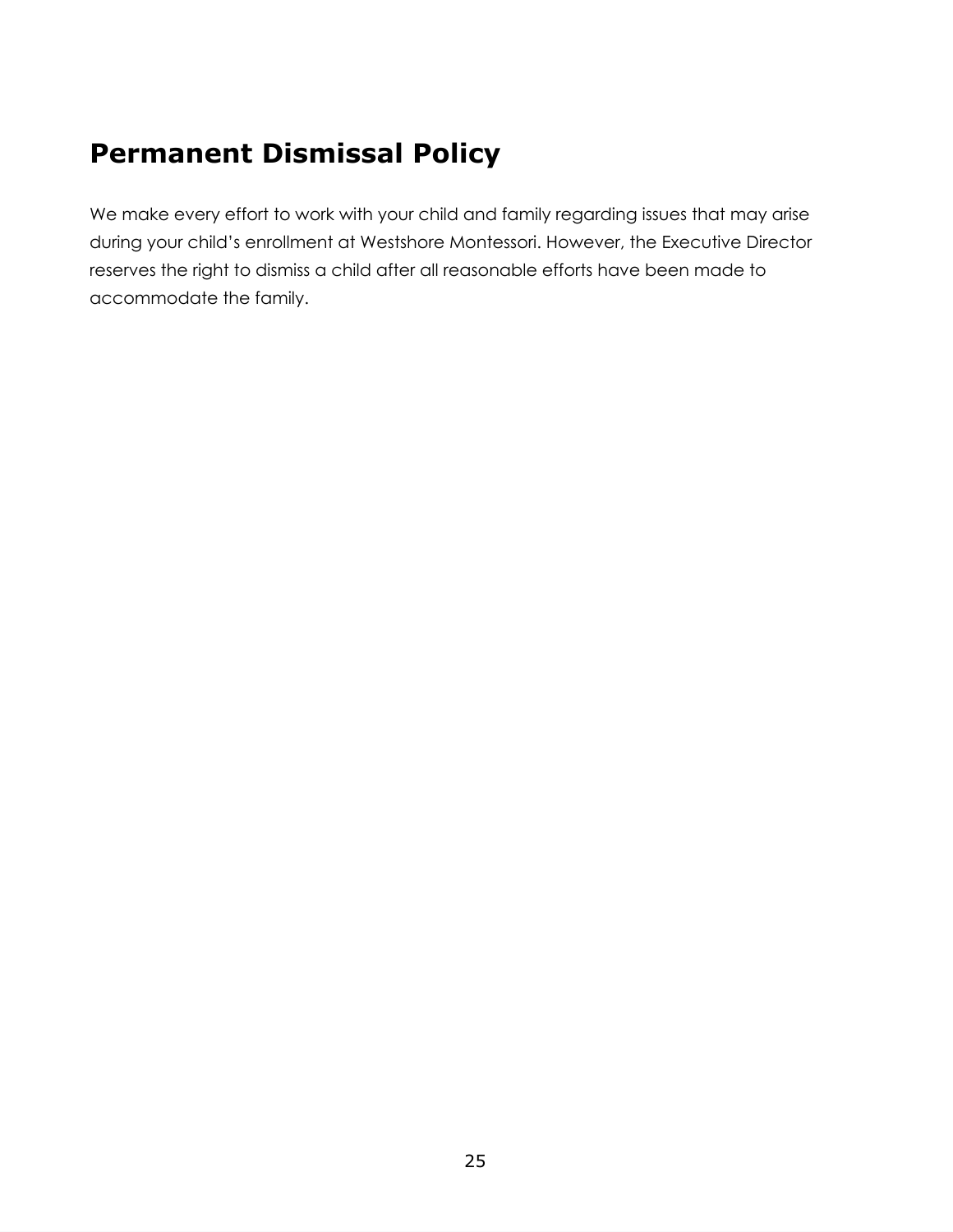# **Classroom Procedures**

In this section the procedures and policies in place to manage the classroom schedule throughout the school year are outlined.

### **Daily Schedule Toddler Students**

| $9:00 \text{ cm}$  | Arrival                                                                                           |
|--------------------|---------------------------------------------------------------------------------------------------|
| $9:15-10:30$ am    | Singing and discussion<br>Individual learning activities<br>Story time and Gross Motor activities |
| $10:30 - 11:25$ am | Snack<br>Individual or Group activities<br>Songs, poetry, Gross Motor activities                  |
| 11:30 am           | Dismissal                                                                                         |

#### **Primary Students**

| $8:45 - 9:00$ am | Arrival                                                                               |
|------------------|---------------------------------------------------------------------------------------|
| $9:15$ am        | Individual Learning Activities                                                        |
| $11:15$ am       | Group Activity: Gross motor, outdoor play,<br>music, holiday or birthday celebrations |
| 12:00 pm         | Dismissal                                                                             |

Outdoor play is included in the Primary schedule when time allows and weather permits. Please refer to the Outdoor Play section for more information.

### **Kindergarten and Elementary Students**

| $12:00 \text{ pm}$ | Lunch and outdoor activity      |
|--------------------|---------------------------------|
| $1:00 \text{ pm}$  | Individual and small group work |
| $2:30 \text{ pm}$  | Dismissal                       |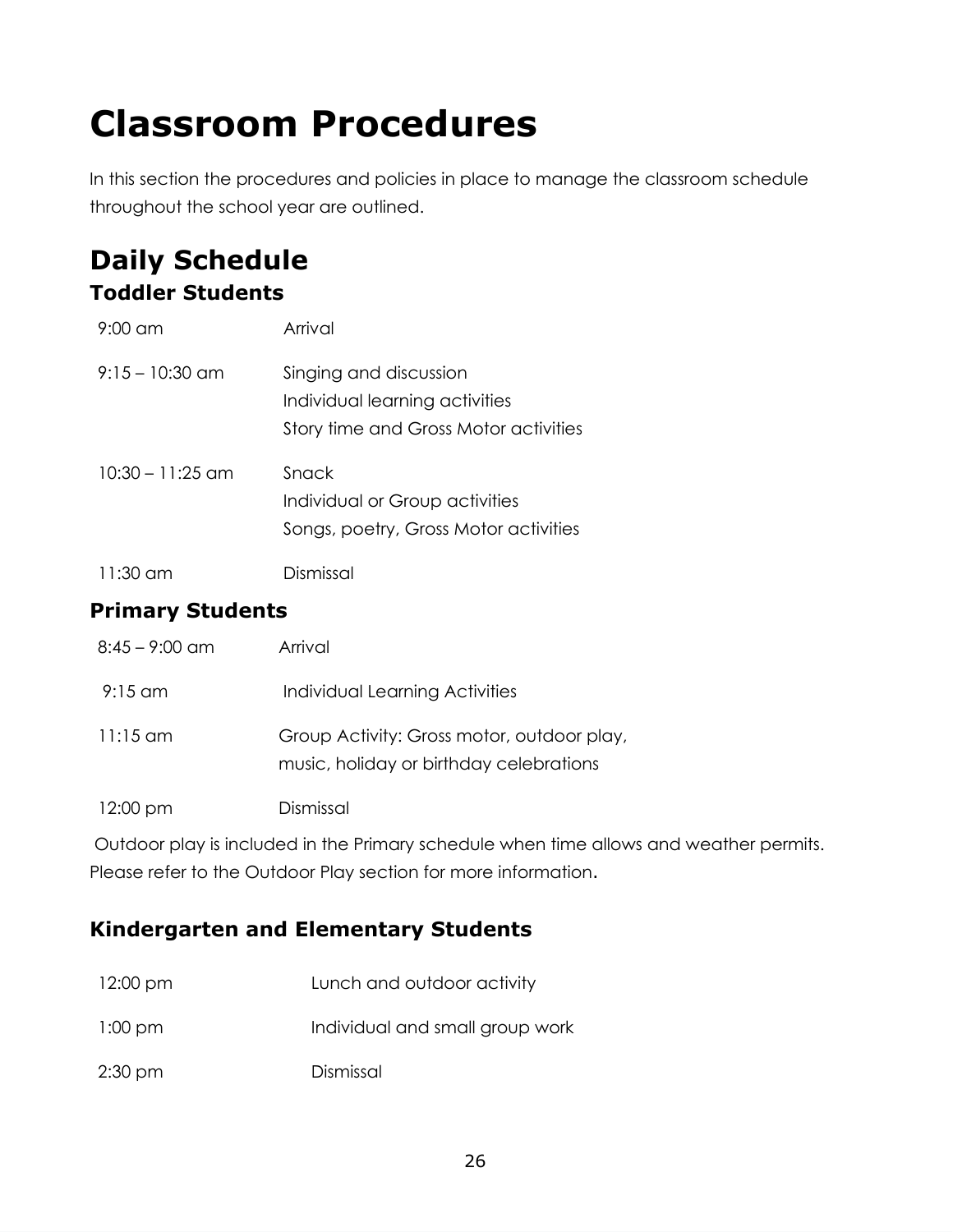Outdoor play is included in the Kindergarten and Elementary schedule. Please refer to the Outdoor Play section for more information.

## **Snacks**

Students are served a snack and a drink each day. This snack is planned by the Lead Teacher and Assistant. Examples of a typical snack are fruits and vegetables. The drink offered at snack time is water. The annual snack fee is used to purchase appropriate snack foods for the classroom. Children are not permitted to bring other foods into the classroom (unless they have dietary restrictions). Chewing gum is also prohibited.

Please discuss any of your child's dietary restrictions with his/her Lead Teacher.

### **Lunch**

Parents must provide a lunch with a cold pack for their child on days when they attend Kindergarten, Elementary class, or the After-Care program. It is recommended that the meal consist of nutritional food from the food groups listed below:

Protein (Meat/Poultry/Fish/Eggs/Cheese)

Fruits/Vegetables (2 servings)

Bread (preferably whole wheat)

Drink (not pop)

**Nut/Peanut Butter…………………... NONE PERMITTED**

**Peanuts, all other nuts and food containing nuts or nut byproducts are not permitted on or to be consumed on school grounds. We are not permitted to warm your child's food.**

All food items must be stored in a clearly labeled lunch box and must include a cold pack.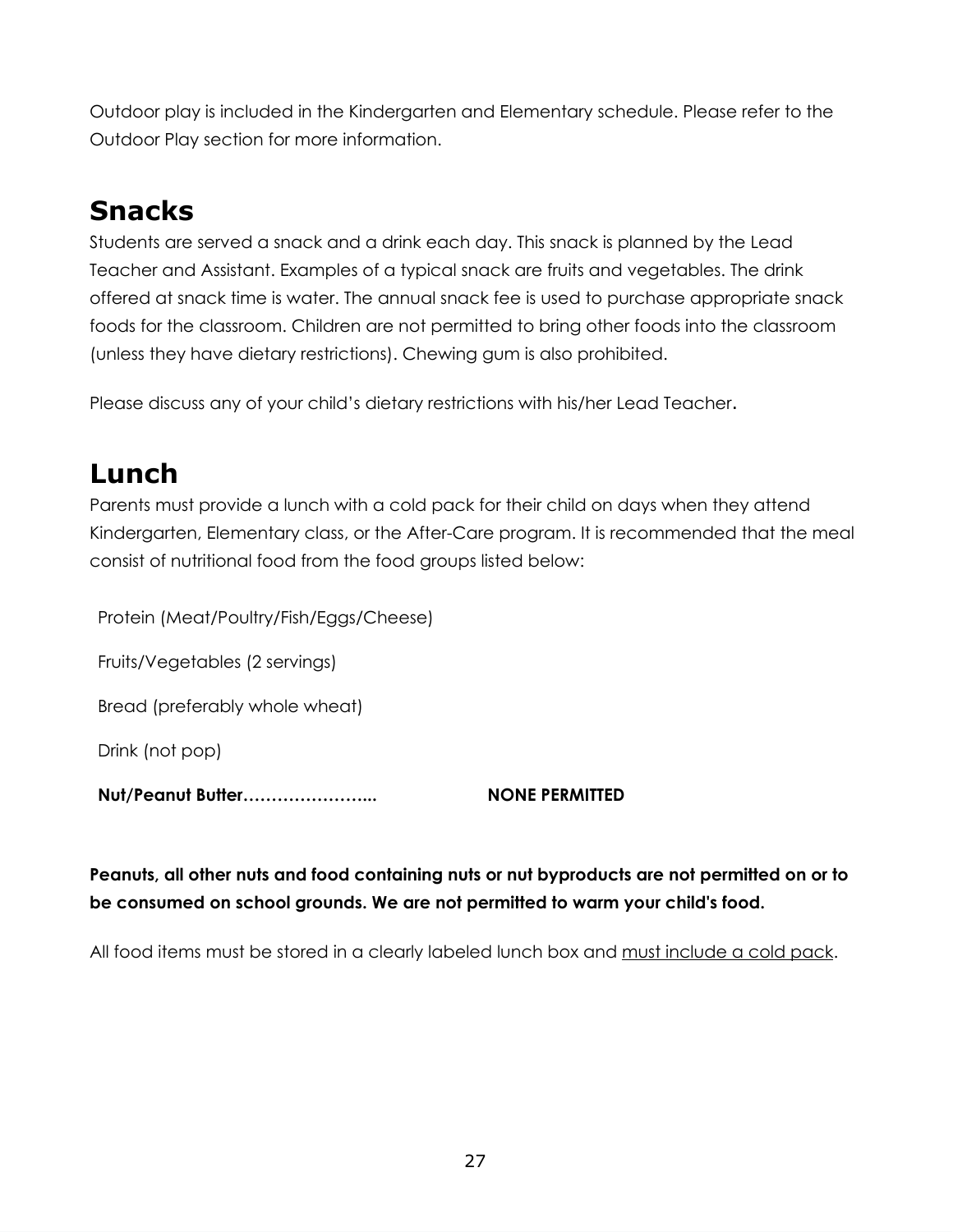# **Outdoor Play**

Supervised outdoor play on the playground and school garden is provided for all students based on classroom needs. The expectation is that each class spends at least 15 minutes outside each day. Please ensure your child is dressed appropriately for outdoor play every day at arrival.

# **Extra Clothing**

Each student must provide a complete change of clothes (pants, shirt, socks, shoes and underwear) to the classroom teacher on or before the first day of school. This outfit will be kept in the classroom for the full year to be used in case of emergency, and soiled items will be sent home to be cleaned and replaced. Please make sure to label each article of clothing with your child's name.

### **Diapers for Toddlers**

Disposable diapers are provided for Toddler students.

## **Communications**

Keeping the lines of communications open between WMS staff and WMS families is very important. It helps all parties involved to better understand each child's needs. Information from parents about happenings at home (problems, celebrations, or other changes) often offer insight into new or changed behavior at school. Send a note or email to your child's Lead Teacher to keep her informed about your child.

If parents have any questions or concerns at any time, it is recommended that the parent first speak with their child's Lead Teacher. If necessary, you may then follow up with the Executive Director. If the issue is still not resolved a meeting will be set up with the President of the Board and the Executive Director. They will work closely with the parent until the issue is resolved.

WMS also has several ways of communicating with parents. They are

- Montessori Compass (www.montessoricompass.com)
- School/Lead Teacher Newsletter (email)
- School Website (www.westshoremontessori.org)
- Parent/Lead Teacher conference, and
- Student Progress Reports.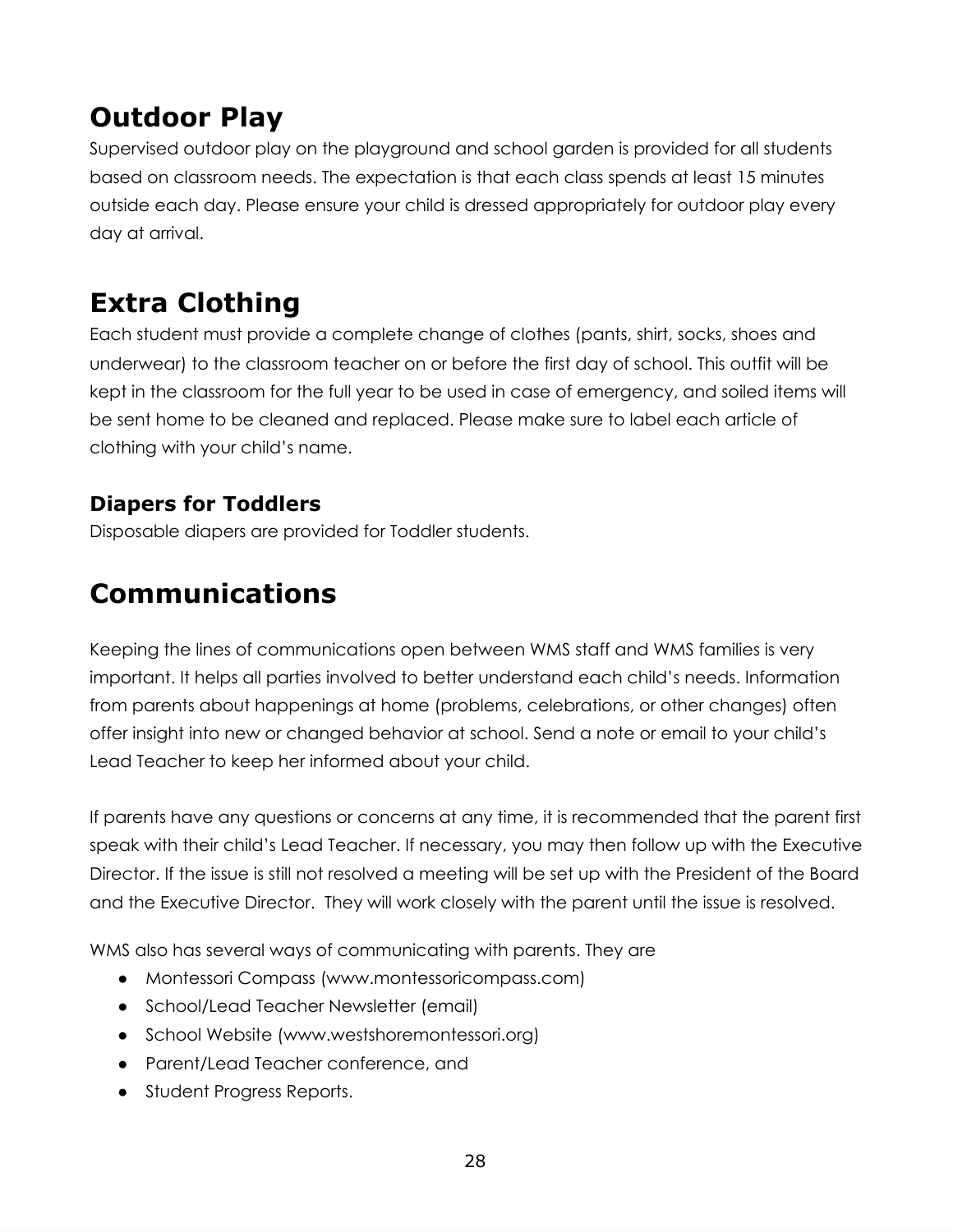#### **School Newsletter**

An email newsletter is sent to parents' email bi-weekly. The purpose of the newsletter is to communicate significant school and classroom events.

#### **Parent/Lead Teacher Conference**

Conferences are scheduled twice during the school year. During the conference the Lead Teacher discusses each student's progress with one or both parents. All families should make attending the conferences a priority.

If you feel the need to discuss your child's progress at other times throughout the year, simply contact your child's Lead Teacher to schedule an additional conference.

#### **Progress Reports**

A copy of the progress report is given to the parents at each conference.

### **Scheduling an Observation**

- Parents may observe in their child's classroom at any time if proper prior notification has been given. Observations typically last 20 minutes.
- All parents or guardians have access to the school during hours of operation. Upon entering the building, parents must notify the office of the intention of the visit. The office will provide guidelines for classroom observation.
- Toddler parents may wish to schedule an observation of a Primary classroom. This may be done at any time during the school year, although the staff discourages observations during the orientation period.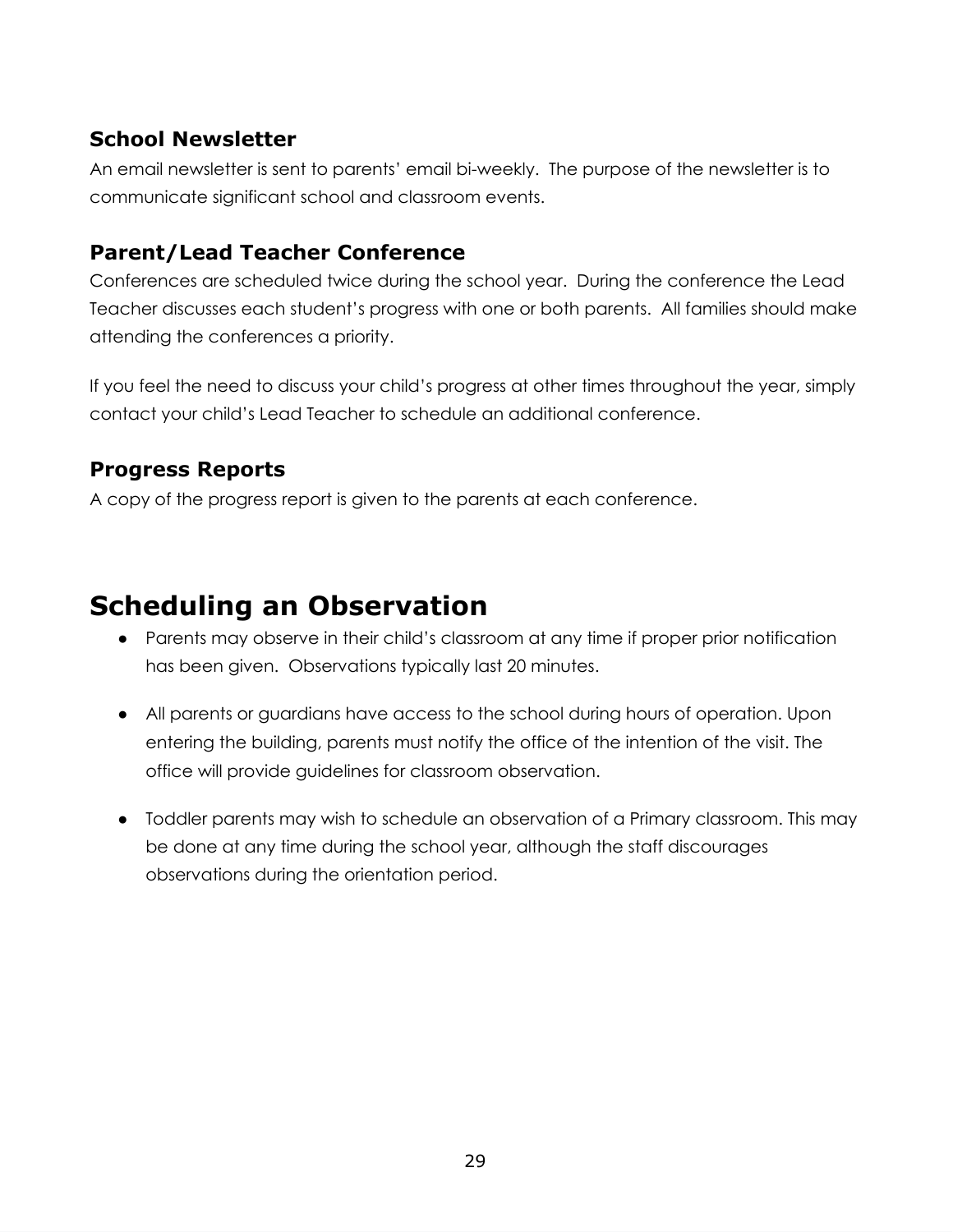## **Birthday Celebrations**

Your child's birthday will be celebrated at school on their birthday or as close to it as possible. We celebrate summer birthdays as close to the ½ birthday as possible. *Parents are welcome to attend birthdays*. Please notify us if you are coming, so we can give you the specific time for that day. Prepare a brief photo history of your child's life. This can be as simple as one photo per year. Included with the photos, we ask for a brief description of what the child was like for each year, for example, "when he was one he learned to walk, when he was two he learned to talk, when he was three he became a big brother…" They will be invited to walk around our "sun" while holding the globe. This represents for the children the notion that it takes the earth one year to travel around the sun. After the child goes around the sun the right number of times for their age we sing "Happy Birthday." Your child may bring in a birthday treat to share with the class; it must be a **nut-free prepackaged item.** Whenever possible send in treats that are all the same flavor or shape.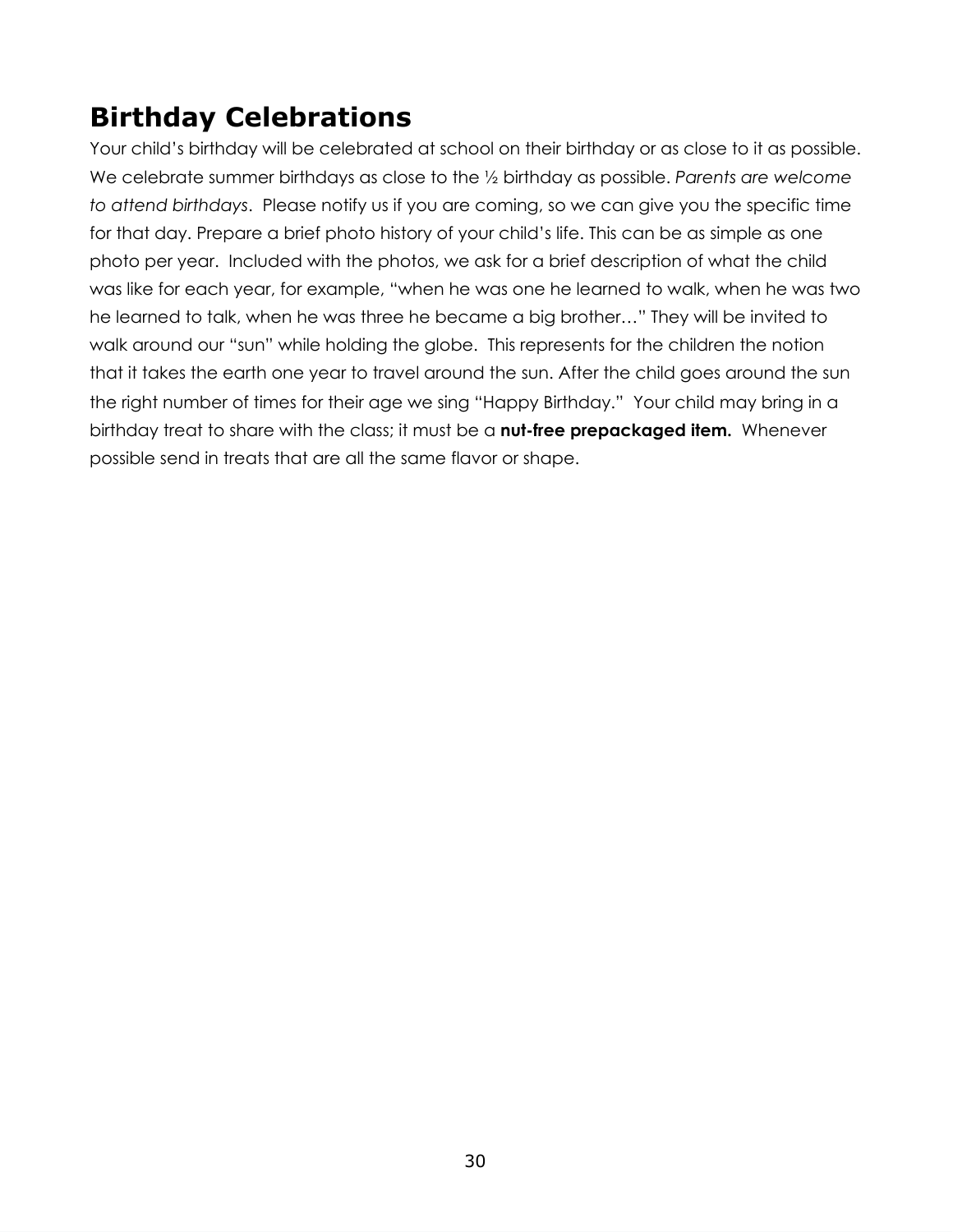# **Before & After Care**

#### **Daily Schedule**

| $7:00 - 9:00$ am   | Open drop off, breakfast              |
|--------------------|---------------------------------------|
| $12:00 \text{ pm}$ | Lunch, outdoor play                   |
| $1:00 - 2:30$ pm   | Lessons                               |
| $2:30$ pm          | Dismissal                             |
| $2:30 - 3:30$ pm   | Individual and small group work cycle |
| $3:00$ pm          | Snack                                 |
| $3:30 - 6:00$ pm   | Lessons, outdoor play, open dismissal |

Outdoor play is included in the Before & After Care schedule.

#### **Sign-up Procedures**

Please email the Executive Director if you require childcare for your son or daughter. If your child is not full-day, per diem Before and AfterCare is offered on a first-come, first-serve basis, and you must notify the school in writing that you are requesting the use of the Before and/or AfterCare program on those days.

#### **AfterCare Lunch**

Parents must provide a lunch with a cold pack for their child if that child stays at school for the AfterCare program. It is recommended the meal consist of nutritional food from the food groups listed below:

Protein(Meat/Poultry/Fish/Eggs/Cheese) Fruits/Vegetables (2 servings) Bread (preferably whole wheat) Drink (not pop)

**Nuts/Peanut Butter ………………………NONE PERMITTED Peanuts, all other nuts, and food containing nuts or nut byproducts are not permitted on or to be consumed on school grounds.**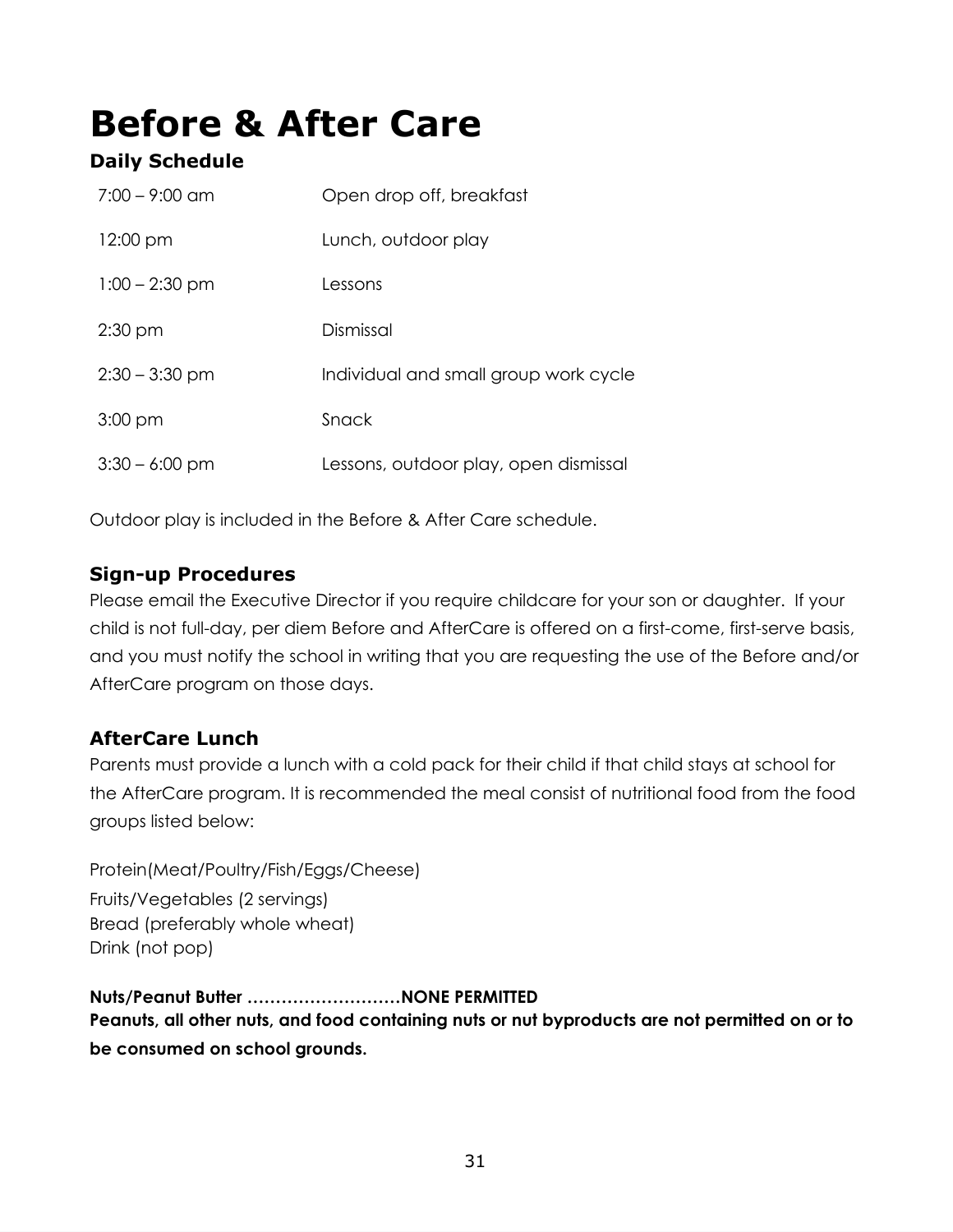All food items must be stored in a clearly labeled lunch box and must include a cold pack. If a lunch does not meet the nutritional requirements, WMS is mandated to provide additional nutritional items.

#### **Snack**

Students are served an afternoon snack and a drink each day. Snack is planned by the Lead Teacher. Snacks contain fruit, vegetables, and or crackers. The drink offered at snack time is water.

#### **Outdoor Play**

Outdoor play is included in the curriculum.

#### **Late Pick Up**

If a parent realizes that circumstances beyond their control are going to delay pick-up, a phone call is requested. This is important as many children fear they have been forgotten when parents do not arrive at their usual time. A late fee of \$1.00 per minute per child will be charged.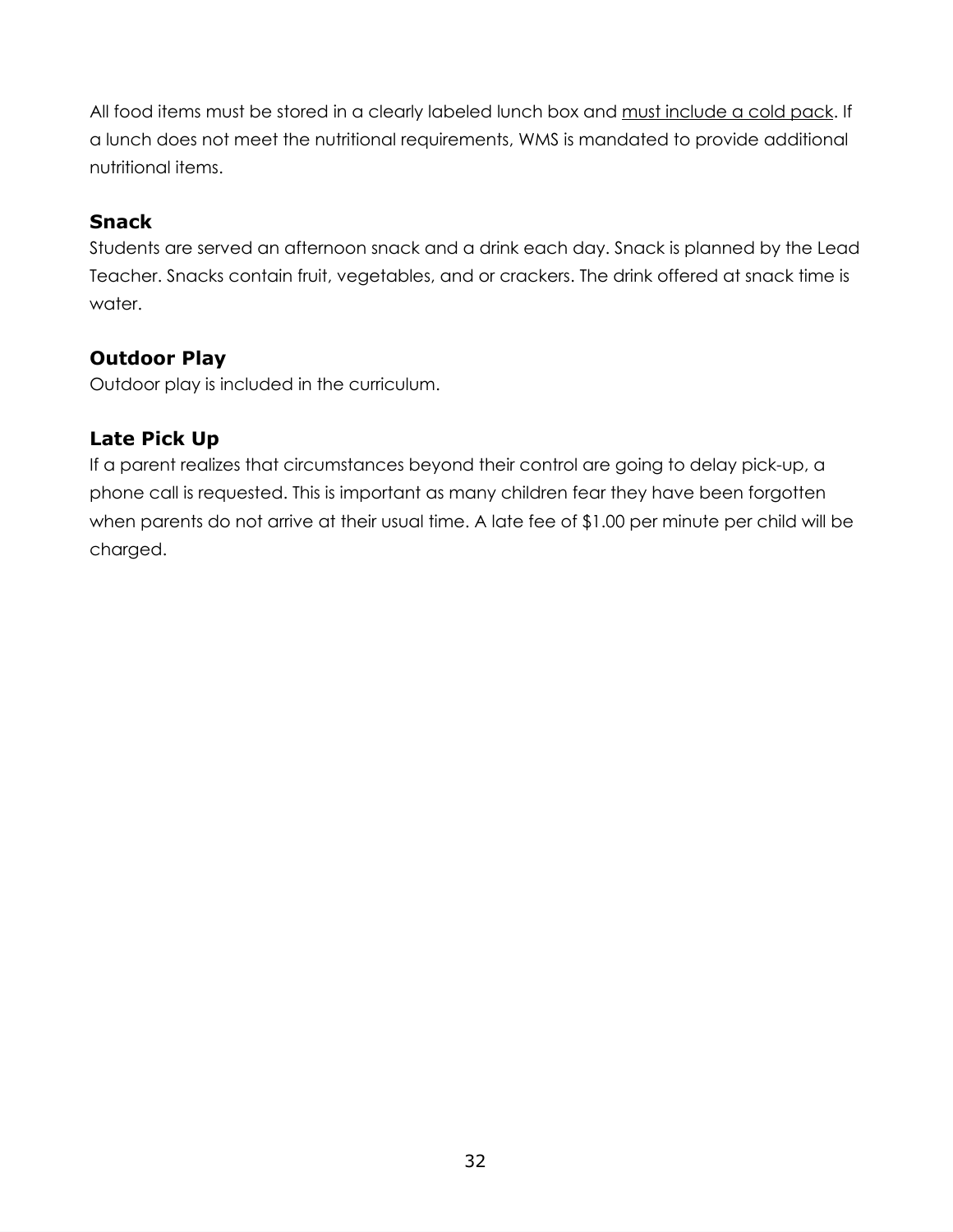## **Information Required by Ohio Administrative Code**

The facility is licensed to operate legally by the Ohio Department of Job and Family Services. This license is posted in a conspicuous place for review.

A toll-free telephone number is listed on the facility's license and may be used to report a suspected violation of the licensing law or administrative rules. The licensing law and rules governing childcare are available for review at the facility upon request.

The administrator and each employee of the facility is required, under Section 2151.421 of the Ohio Revised Code, ORC, to report their suspicions of child abuse or child neglect to the local public children's services agency.

Any parent, custodian, or guardian of a child enrolled in the facility shall be permitted unlimited access to the facility during all hours of operation for the purpose of contacting their children, evaluating the care provided by the facility, or evaluating the premises. Upon entering the premises, the parent or guardian shall notify the administrator of his or her presence.

Rosters of the names and telephone numbers of the parents or guardians of the children attending the facility are available upon request. The parent roster will not include the name or telephone number of any parent who requests that his or her name or telephone number not be included.

The licensing inspection reports and compliant investigation reports for the current licensing period are posted in a conspicuous place in the facility for review.

The licensing record, including compliance report forms, compliant investigation reports, and evaluation forms from the building and fire departments are available for review upon request from the Ohio Department of Job and Family Services. The department's website is: http://jfs.ohio.gov/cdc/childcare.stm.

It is unlawful for the facility to discriminate in the enrollment of children upon the basis of race, color, religion, sex, national origin, or disability in violation of the Americans with Disabilities Act of 1990, 104 Stat. 32, 42 U.S.C 12101 et seq.